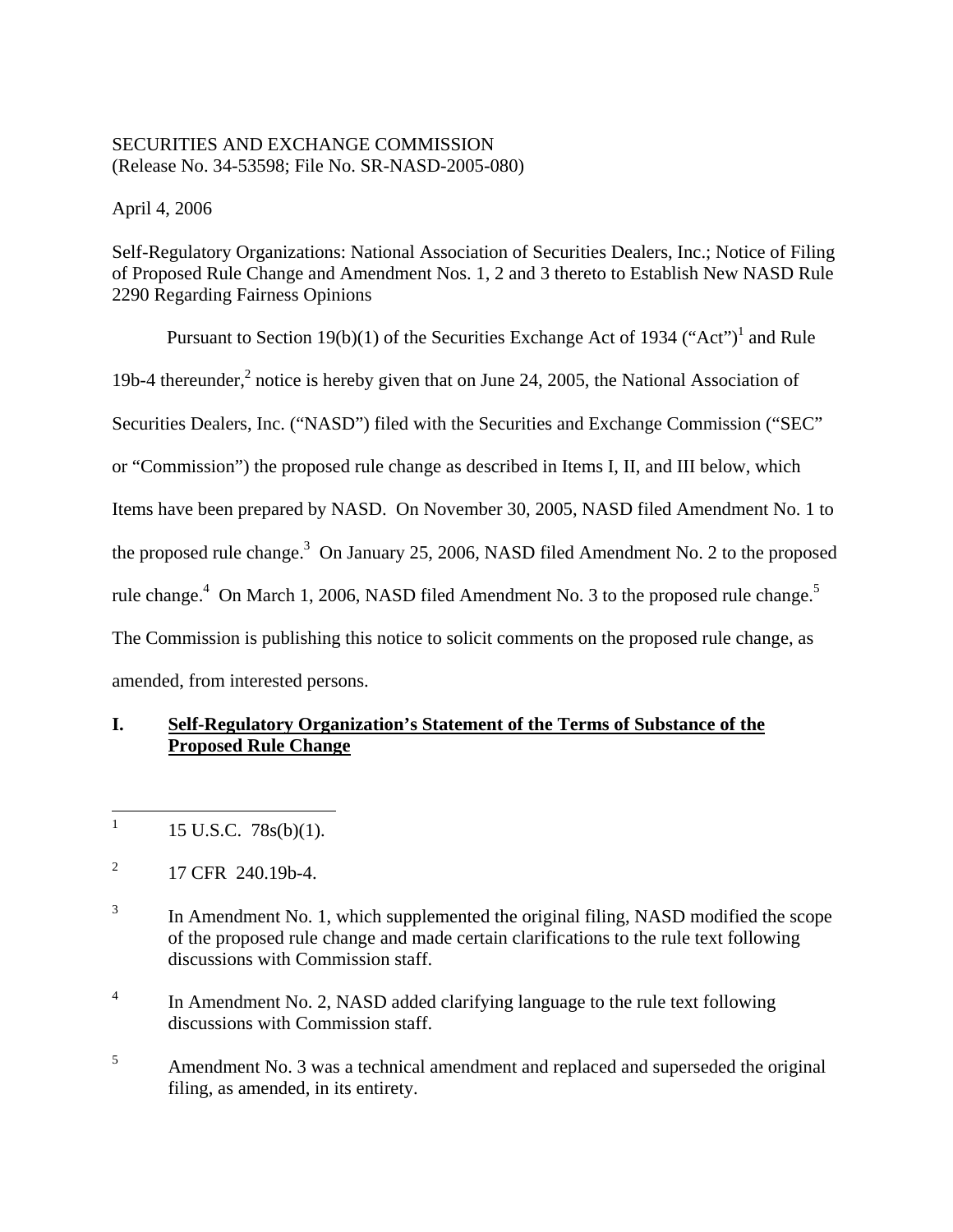NASD is proposing to establish new NASD Rule 2290 to address disclosures and procedures concerning the issuance of fairness opinions. Below is the text of the proposed rule change. Proposed new language is underlined; proposed deletions are in brackets.

\* \* \* \* \*

### **2200. COMMUNICATIONS WITH CUSTOMERS AND THE PUBLIC**

\* \* \* \* \*

### **2290. Fairness Opinions**

### **(a) Disclosures**

Any member issuing a fairness opinion that may be provided, or described, or otherwise referenced to public shareholders must disclose, to the extent not otherwise required, in such fairness opinion:

(1) whether such member has acted as a financial advisor to any transaction that is the subject of the fairness opinion, and, if applicable, that it will receive compensation for:

(A) rendering the fairness opinion that is contingent upon the successful completion of the transaction;

(B) serving as an advisor that is contingent upon the successful

completion of the transaction;

(2) whether such member will receive any other payment or compensation

contingent upon the successful completion of the transaction;

 (3) whether there is any material relationship that existed during the past two years or is mutually understood to be contemplated in which any compensation was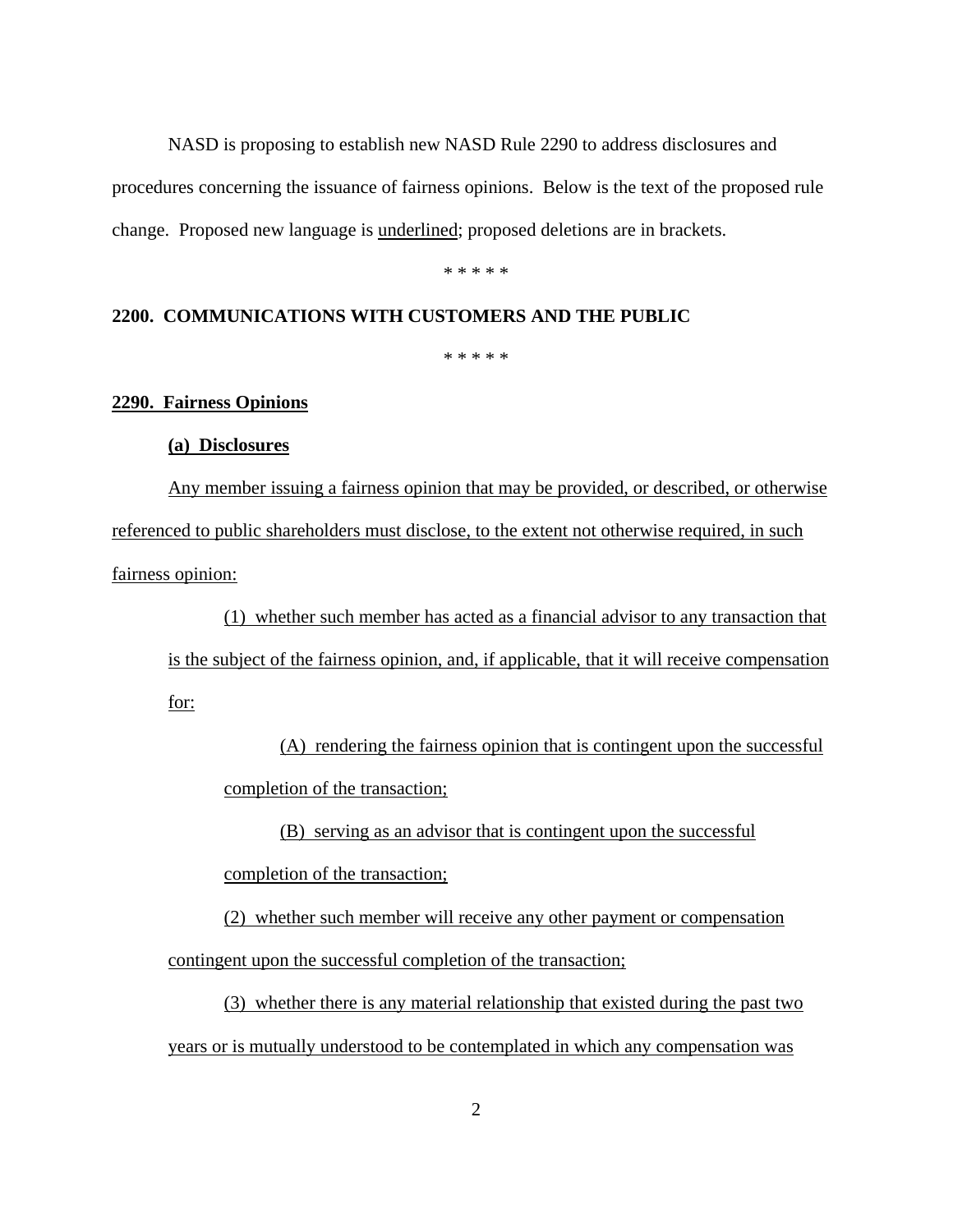received or is intended to be received as a result of the relationship between the member and the companies that are involved in the transaction that is the subject of the fairness opinion;

(4) the categories of information that formed a substantial basis for the fairness opinion that was supplied to the member by the company requesting the opinion concerning the companies involved in the transaction and whether any such information in each such category has been independently verified by the member; and

(5) whether the fairness opinion was approved or issued by a fairness committee. **(b) Procedures**

Any member issuing a fairness opinion must have procedures that address the process by which a fairness opinion is approved by a firm, including:

(1) the types of transactions and the circumstances in which the member will use

a fairness committee to approve or issue a fairness opinion, and in such transactions

where it uses a fairness committee:

(A) the process for selecting personnel to be on the fairness committee;

(B) the necessary qualifications of persons serving on the fairness

committee; and

(C) the process to promote a balanced review by the fairness committee, including review and approval by persons who do not serve on or advise the "deal team" to the transaction;

(2) the process to determine whether the valuation analyses used in the fairness opinion are appropriate, and the procedures should state the extent to which the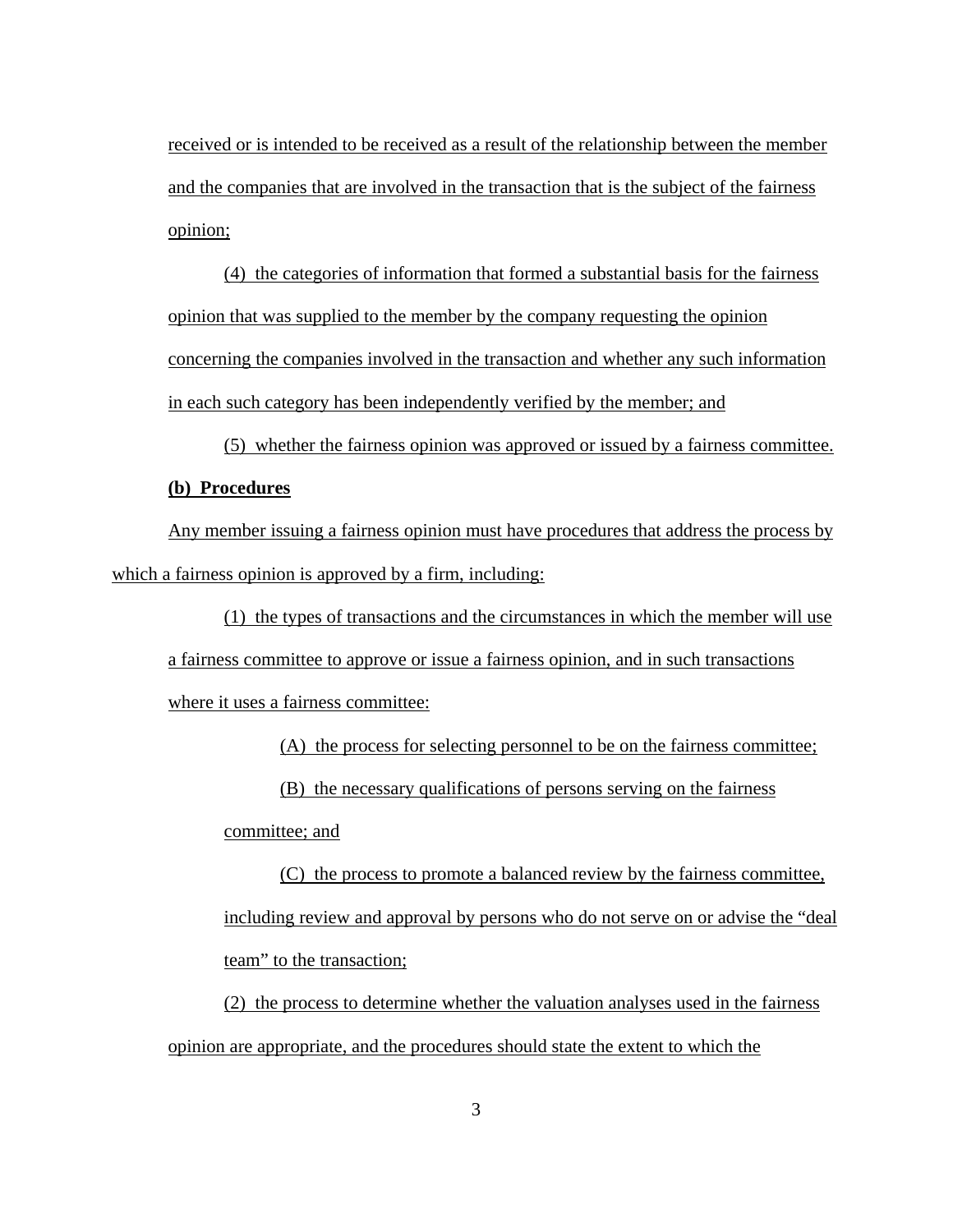appropriateness of the use of such valuation analyses is determined by the type of company or transaction that is the subject of the fairness opinion; and

 (3) the process to evaluate whether the amount and nature of the compensation from the transaction underlying the fairness opinion benefiting any individual officers, directors or employees, or class of such persons, relative to the benefits to shareholders of the company, is a factor in reaching a fairness determination.

\* \* \* \* \*

# **II. Self-Regulatory Organization's Statement of the Purpose of, and Statutory Basis for, the Proposed Rule Change**

In its filing with the Commission, NASD included statements concerning the purpose of and basis for the proposed rule change and discussed any comments it received on the proposed rule change. The text of these statements may be examined at the places specified in Item IV below. NASD has prepared summaries, set forth in sections A, B, and C below, of the most significant aspects of such statements.

### **A. Self-Regulatory Organization's Statement of the Purpose of, and Statutory Basis for, the Proposed Rule Change**

1. Purpose

 NASD notes that a fairness opinion addresses, from a financial point of view, the fairness of the consideration in a transaction. Fairness opinions are routinely used by directors of a company in corporate control transactions to satisfy their fiduciary duties to act with due care and in an informed manner. Although not required by statute or regulation, fairness opinions have become commonplace in corporate control transactions following the 1985 Delaware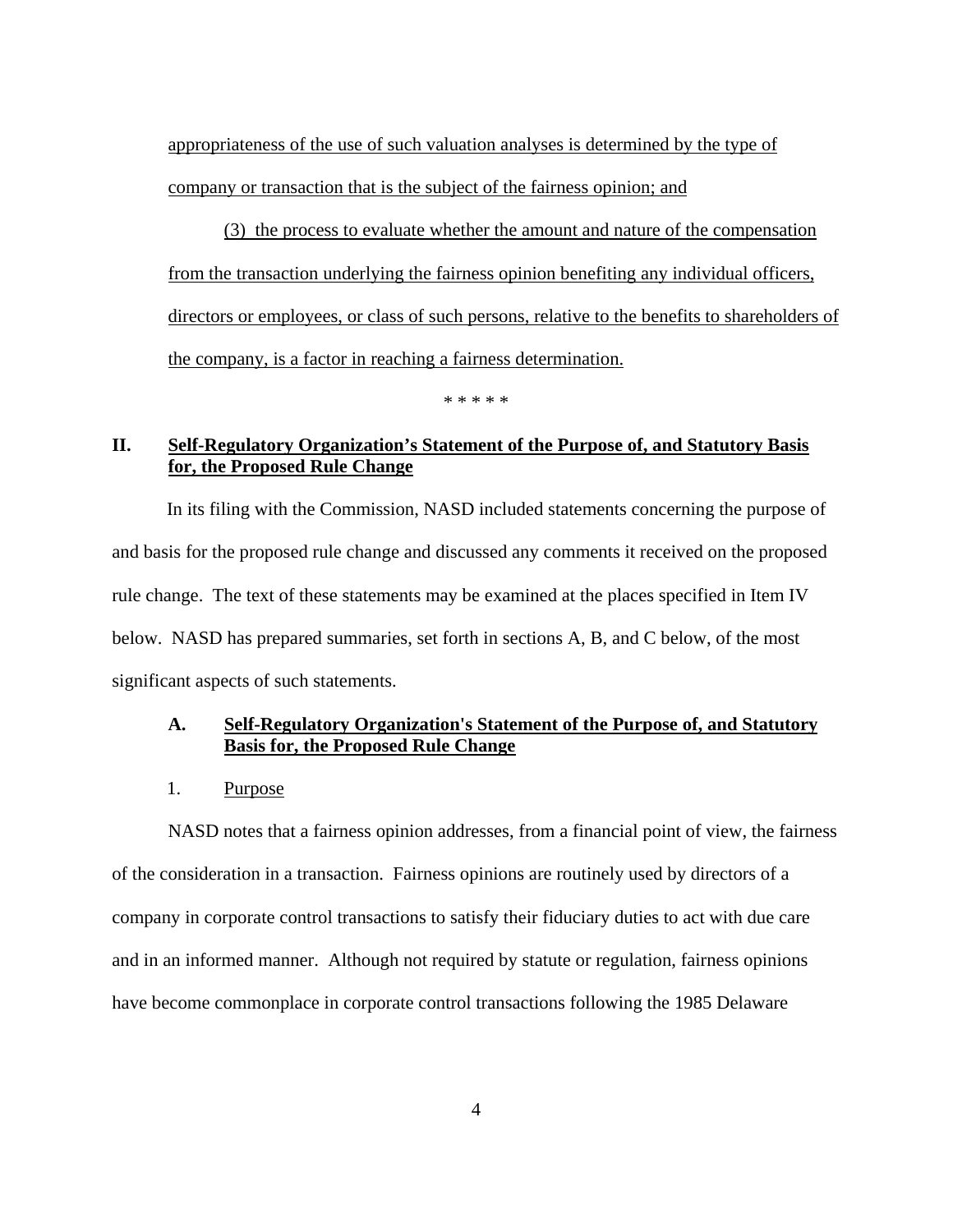Supreme Court case of **Smith v. Van Gorkom**,<sup>6</sup> in which a corporate board was held to have breached its fiduciary duty of care by approving a merger without adequate information on the transaction, including information on the value of the company and the fairness of the offering price.

 NASD notes that, while a fairness opinion addresses the fairness, from a financial point of view, of the consideration involved in a transaction, it does not indicate whether the price of a particular transaction is the best price that could be attained. Rather, it opines on whether the price is "fair" or within an acceptable range of values. A fairness opinion is prepared for a company's board of directors; however, it is often provided to shareholders as part of proxy materials. Inasmuch as a fairness opinion is not required by regulation or statute, the board of directors determines whether to obtain a fairness opinion, the scope of such opinion, and the party preparing such opinion.

 NASD has been concerned that the disclosures provided in fairness opinions may not sufficiently inform public shareholders about the potential conflicts of interest that exist between the firm rendering the fairness opinion and the issuer. Among these conflicts are fees that the firm rendering the fairness opinion will receive upon the successful completion of the transaction (either from advisory fees or fees for the fairness opinion itself), as well as other material relationships between the firm and the issuer (including, but not limited to, serving as an underwriter, lender, market maker, asset manager, or providing research coverage).

 NASD notes that, under the SEC's proxy rules, which apply to issuers, certain disclosures about potential conflicts of interest are provided to public shareholders. NASD believes that

 $\frac{1}{6}$ 

Smith v. Van Gorkom, 488 A.2d 858 (Del. 1985).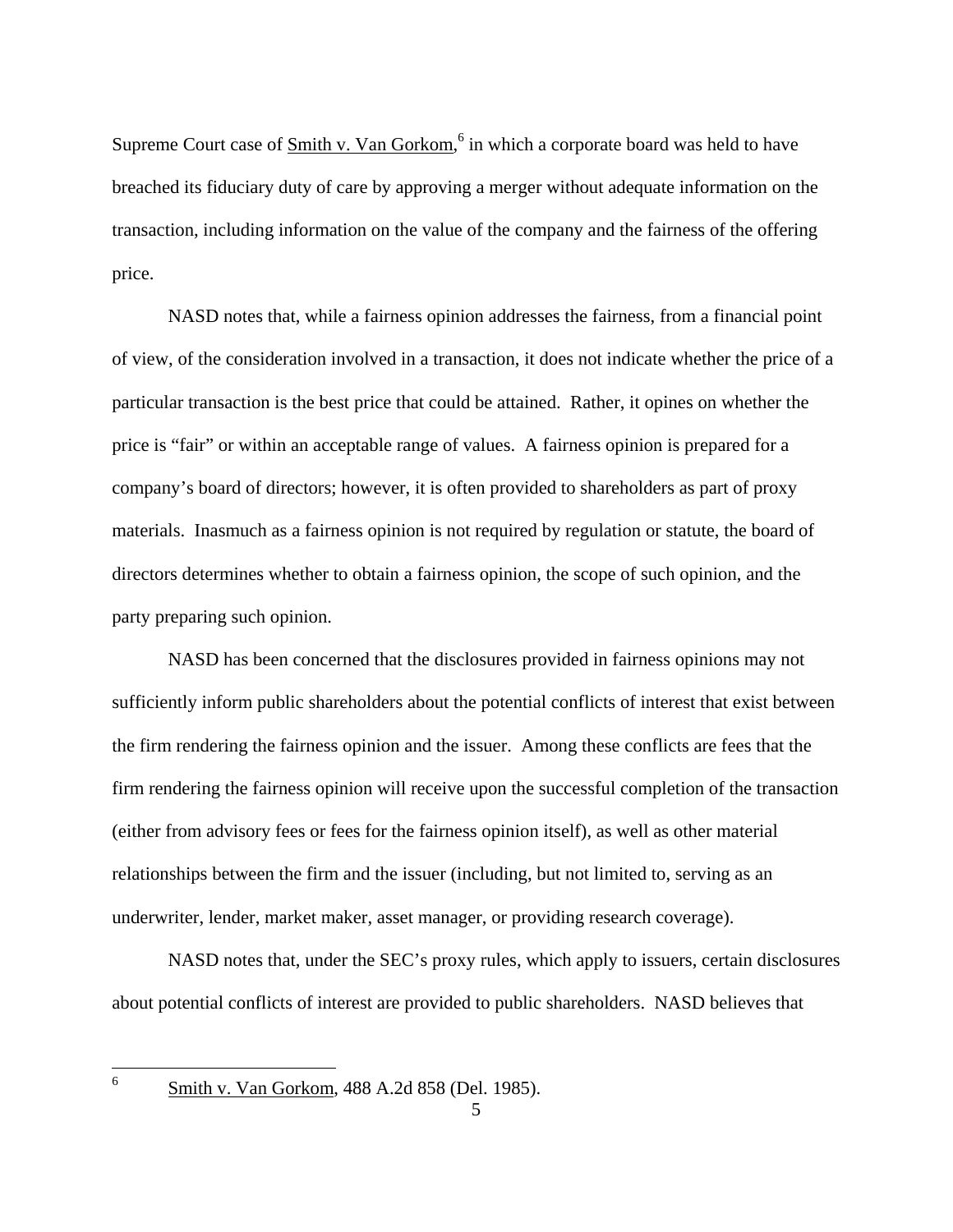complementary rules for disclosure aimed at broker-dealers rendering fairness opinions would be beneficial. In addition, NASD believes that broker-dealers should develop greater specificity in their written supervisory procedures to guard against conflicts of interest in rendering fairness opinions. To that end, NASD is proposing to identify specific procedures that must be addressed by each firm that renders a fairness opinion.

Paragraph (a)(1) of the proposed rule change sets forth the requirement for a member to disclose in any fairness opinion that may be provided, or described, or otherwise referenced to public shareholders, whether it has acted as a financial advisor to any transaction that is the subject of the fairness opinion, and, if applicable, that it will receive compensation for: (A) rendering the fairness opinion that is contingent upon the successful completion of the transaction, or (B) serving as an advisor that is contingent upon the successful completion of the transaction. Paragraph (a)(2) would require disclosure of whether such member will receive any other payment or compensation contingent upon the successful completion of the transaction. Paragraph (a)(3) would require disclosure of whether there is any material relationship that existed during the past two years or is mutually understood to be contemplated, in which any compensation was received or is intended to be received as a result of the relationship between the member and the companies that are involved in the transaction that is the subject of the fairness opinion.

NASD intends that the disclosures contemplated by paragraphs (a)(1)-(3) of the proposal be descriptive rather than quantitative. In particular, paragraphs  $(a)(1)$  and  $(2)$  do not require firms to specify the amount of compensation for rendering the fairness opinion, serving as an advisor or otherwise, that is contingent upon the successful completion of the transaction. For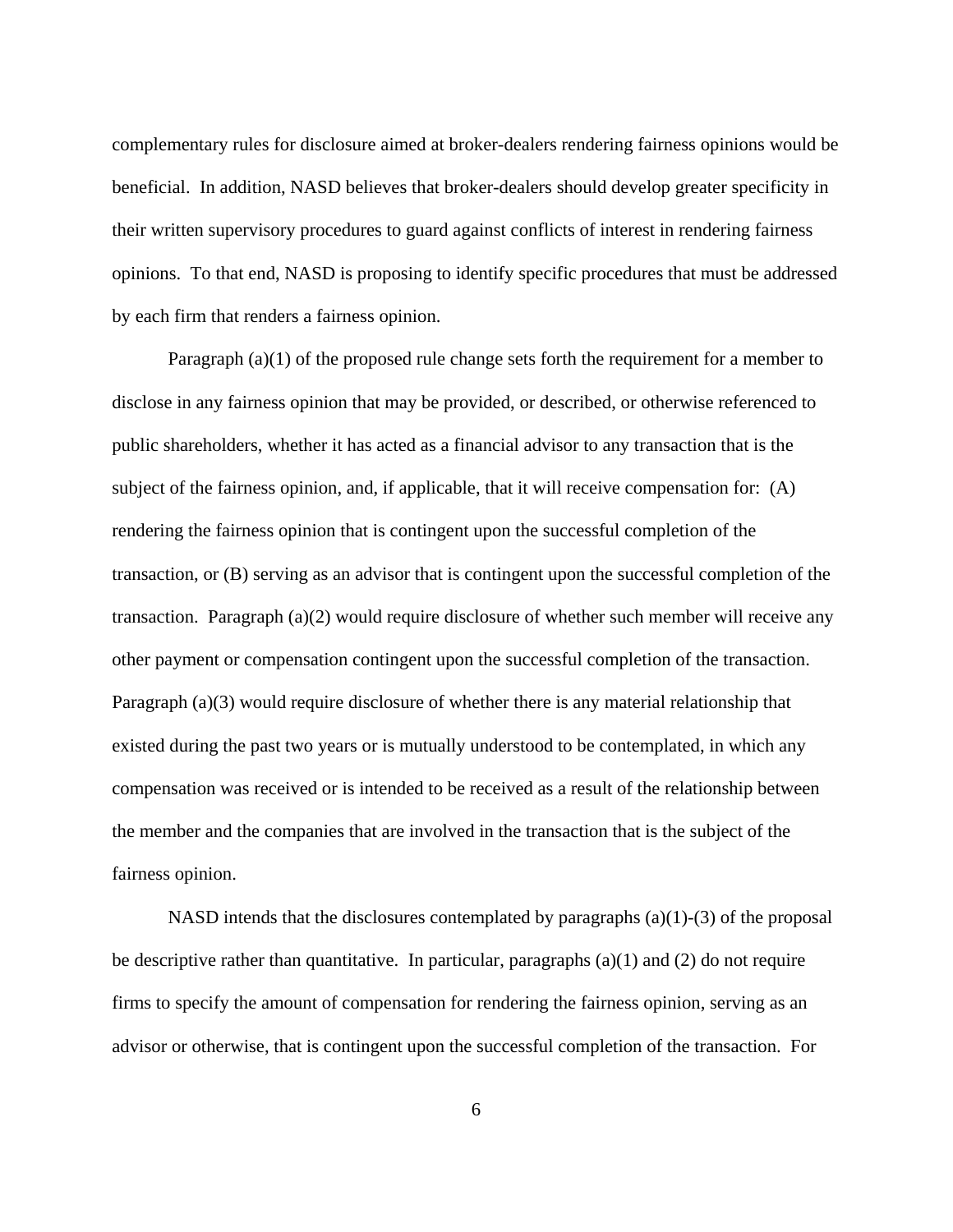purposes of the proposed rule change, NASD believes that it would be sufficient for investors to be informed that such contingent compensation relationships exist. Similarly, NASD intends that the disclosures in paragraph (a)(3) pertaining to "material relationships" also be descriptive rather than quantitative.

Paragraph (a)(4) would require disclosure of the categories of information that formed a substantial basis for the fairness opinion that was supplied to the member by the company requesting the opinion concerning the companies involved in the transaction and whether any such information has been independently verified by the member. According to NASD, such disclosure must inform investors about the categories of information (such as projected earnings and revenues, expected cost-savings and synergies, industry trends and growth rate) that formed a substantial basis for the fairness opinion, and with respect to each category, whether the member has independently verified the information supplied by the company.

Finally, paragraph (a)(5) would require disclosure of whether the fairness opinion was approved or issued by a fairness committee and informs investors of whether the fairness opinion was the product of a fairness committee.

Paragraph (b)(1) of the proposed rule change contains the procedures members must follow in issuing a fairness opinion, including the types of transactions and the circumstances in which the member will use a fairness committee to approve or issue a fairness opinion, and, in such transactions where it uses a fairness committee: (A) the process for selecting personnel to be on the fairness committee; (B) the necessary qualifications of persons serving on the fairness committee; and (C) the process to promote a balanced review by the fairness committee,

7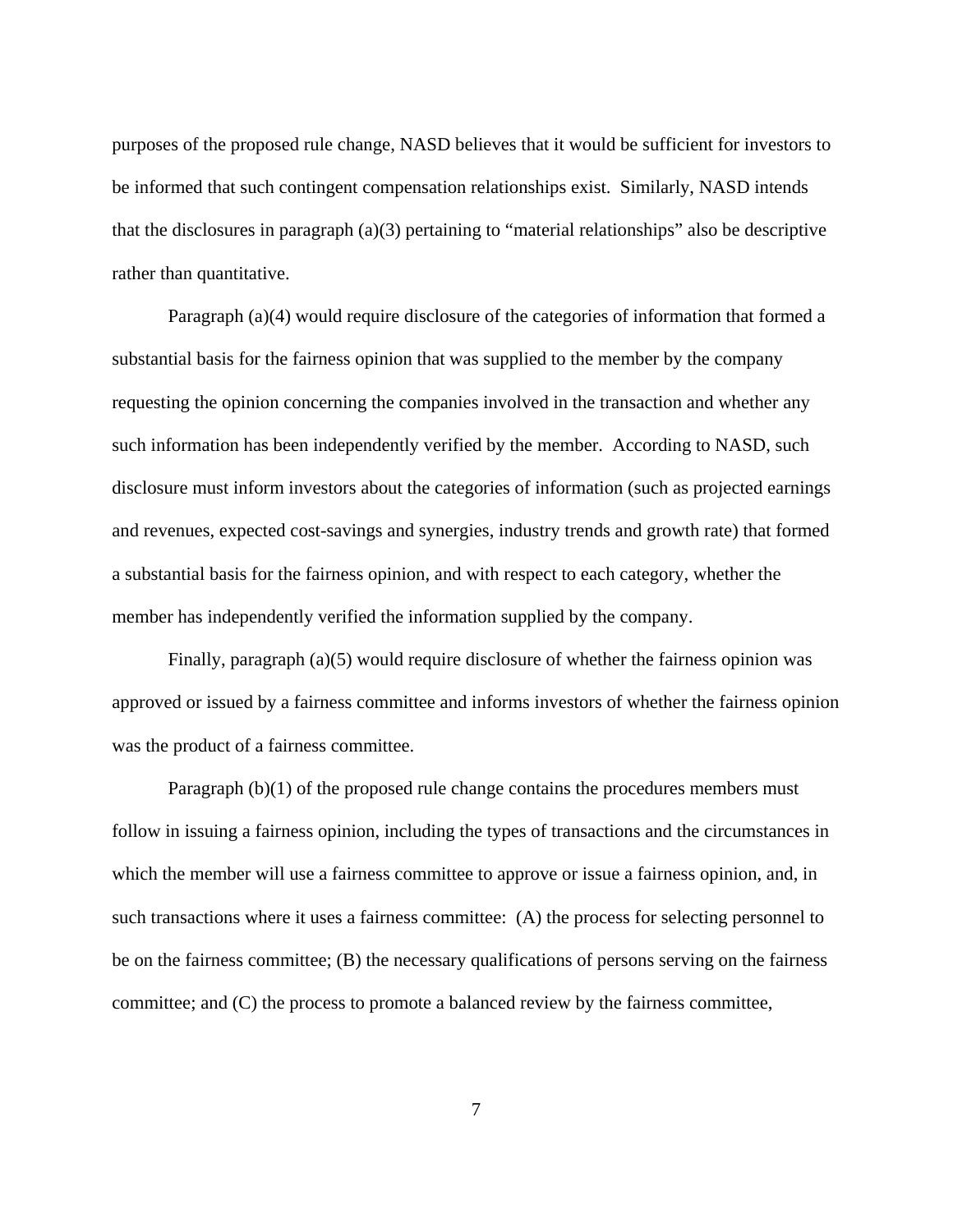including review and approval by persons who do not serve on or advise the "deal team" to the transaction.

The procedures in paragraph (b)(2) would require members to have a process to determine whether the valuation analyses used in the fairness opinion are appropriate. In addition, the member's procedures should state the extent to which the appropriateness of the use of such valuation analyses is determined by the type of company or transaction that is the subject of the fairness opinion. Finally, paragraph (b)(3) would require members to have a process to evaluate whether the amount and nature of the compensation from the transaction underlying the fairness opinion benefits any individual officers, directors or employees, or class of such persons, relative to the benefits to shareholders of the company, is a factor in reaching a fairness determination.

NASD intends to announce the effective date of the proposed rule change in a Notice to Members to be published no later than 60 days following Commission approval. The effective date will be 30 days following publication of the Notice to Members announcing Commission approval.

### 2. Statutory Basis

 NASD believes that the proposed rule change is consistent with the provisions of Section 15A(b)(6) of the Act, which requires, among other things, that NASD rules must be designed to prevent fraudulent and manipulative acts and practices, to promote just and equitable principles of trade, and, in general, to protect investors and the public interest. NASD believes that investors and the public interest will benefit from additional disclosure of potential conflicts of interest in connection with fairness opinions rendered by broker-dealers. NASD also believes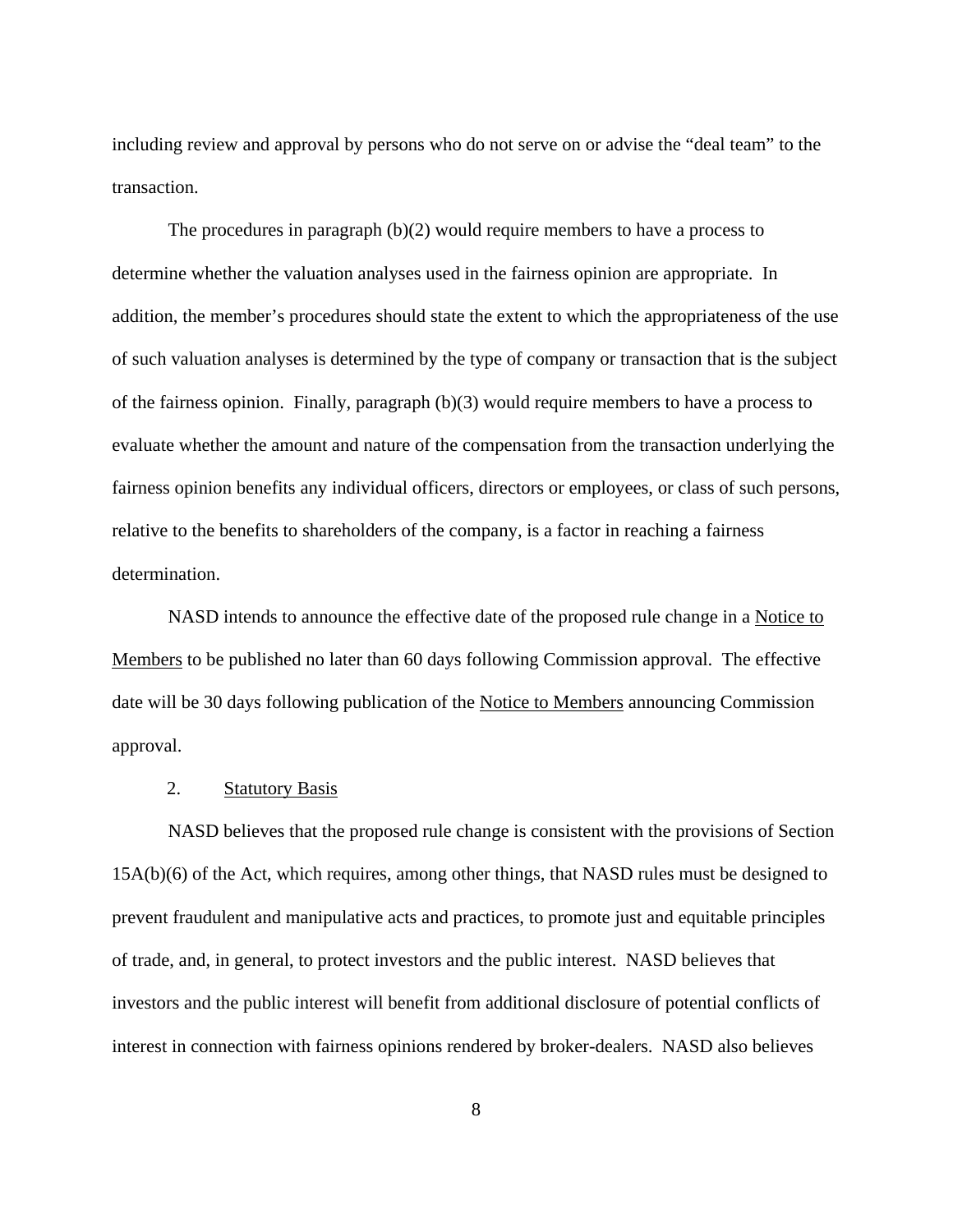that members should develop and adhere to more detailed procedures to mitigate potential conflicts in rendering fairness opinions.

### **B. Self-Regulatory Organization's Statement on Burden on Competition**

NASD does not believe that the proposed rule change will result in any burden on competition that is not necessary or appropriate in furtherance of the purposes of the Act, as amended.

## **C. Self-Regulatory Organization's Statement on Comments on the Proposed Rule Change Received from Members, Participants, or Others**

The proposed rule change was published for comment in NASD Notice to Members 04-

83 (November 2004). Twenty comment letters were received in response to the Notice.<sup>7</sup> Of the twenty comment letters received, twelve were in favor of the proposed rule change, seven were opposed, and one expressed no opinion.

 $\frac{1}{7}$  Letter from Lerner College of Business and Economics, University of Delaware dated Nov. 24, 2004; Letter from Ohio Public Employees Retirement System dated Nov. 30, 2004; Letter from Ohio Retirement Systems dated Dec. 9, 2004; Letter from Charles M. Elson, Arthur H. Rosenbloom, and Drew G.L. Chapman dated Dec. 21, 2004; Letter from The Canadian Institute of Chartered Business Valuators dated Jan. 6, 2005; Letter from American Federation of Labor and Congress of Industrial Organizations ("AFL-CIO") dated Jan. 10, 2005; Letter from Kane & Company, Inc. ("Kane") dated Jan. 10, 2005; Letter from Standard & Poor's Corporate Value Consulting ("S&P") dated Jan. 10, 2005; Letter from Council of Institutional Investors dated Jan. 12, 2005; Letter from The Committee on Securities Regulation of the Business Law Section of the New York State Bar Association dated Jan. 26, 2005; Letter from Cravath, Swaine & Moore LLP dated Jan. 31, 2005; Letter from HFBE Capital, L.P. dated Jan. 31, 2005; Letter from Signal Hill Capital Group LLC dated Jan. 31, 2005; Letter from Sutter Securities Incorporated dated Jan. 31, 2005; Letter from California Public Employees' Retirement System ("CalPERS") dated Feb. 1, 2005; Letter from Davis Polk & Wardwell ("David Polk") dated Feb. 1, 2005; Letter from Dewey Ballantine LLP dated Feb. 1, 2005; Letter from Houlihan Lokey Howard & Zukin ("Houlihan Lokey") dated Feb. 1, 2005; Letter from Securities Industry Association dated Feb. 1, 2005; and Letter from The Special Committee on Mergers, Acquisitions and Corporate Control Contests of the Association of the Bar of the City of New York dated Feb. 1, 2005.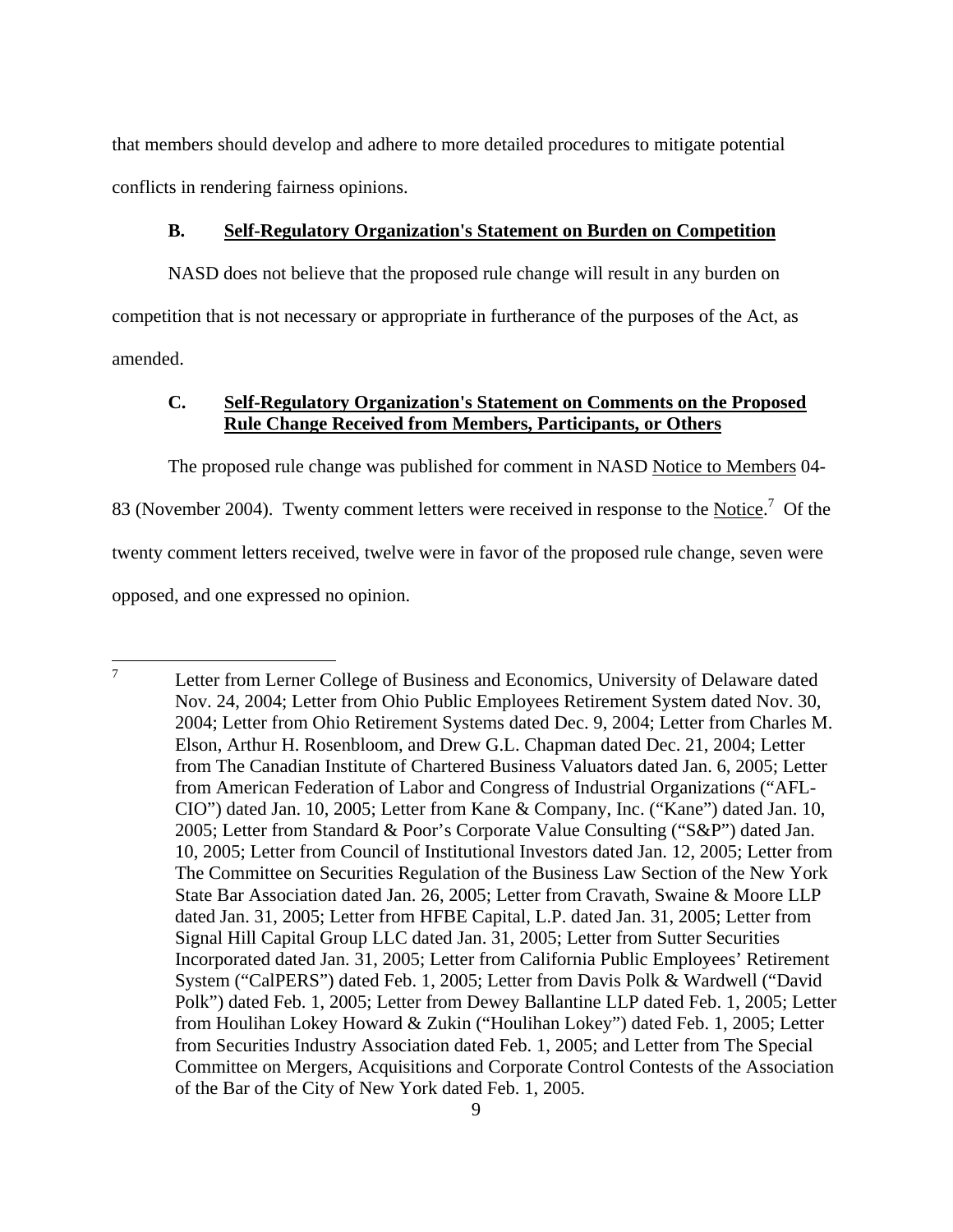In Notice to Members 04-83, NASD solicited comment on whether to propose a new rule that would require disclosures and procedures in connection with conflicts of interest when members provide fairness opinions in corporate control transactions. Although Notice to Members 04-83 did not contain specific rule text, it proposed the following:

- 1. Any fairness opinion rendered by a member and contained in a proxy statement shall describe a clear and complete description of the material conflicts of interests in issuing the opinion, including the nature of any contingent compensation that the member would receive upon successful completion of the transaction.
- 2. The member would be required to disclose in the fairness opinion the extent upon which it either relied on the information supplied by the company or independently verified such information.
- 3. The member would need to maintain written policies and procedures that, with respect to the issuance of fairness opinions, address:
	- the approval process by the member; if the member uses a fairness committee, then the level of experience for committee members, how balanced approval is undertaken and whether steps have been taken to require review by persons whose compensation is not directly related to the transaction;
	- the manner by which it will be determined that the appropriate valuation process will be used in light of the nature of the transaction and the types of companies that are involved; and
	- whether, in a particular transaction, the relative compensation to company insiders versus shareholders is a factor in reaching a fairness determination.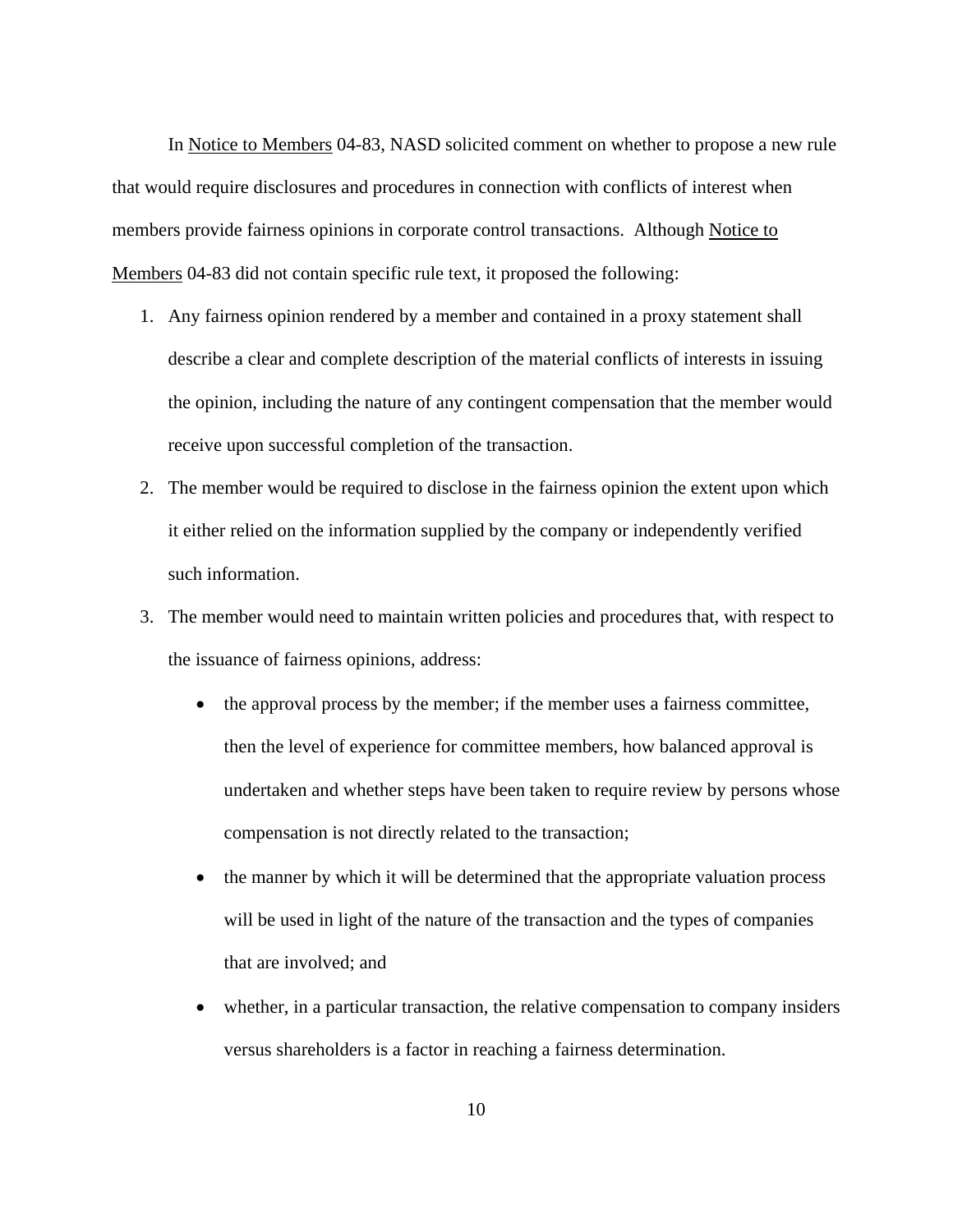One of the central elements of Notice to Members 04-83 was that any fairness opinion rendered by a member and contained in a proxy statement describe a clear and complete description of the significant potential conflicts of interests in issuing the opinion, including the nature of any contingent compensation that the member would receive upon successful completion of the transaction.

#### A. What Constitutes a Conflict of Interest?

Many commenters recognized the need for disclosure of potential conflicts of interest, although several commenters took issue with the term "conflict of interest" and instead preferred the term "material relationships" as used in SEC's Regulation M-A. Notice to Members 04-83 focused on potential conflicts arising from serving as advisor to the transaction, such as receiving a contingency fee for a completed transaction. Many commenters believed that a success fee, either for the fairness opinion or the transaction in question, should be disclosed. One commenter noted that potential conflicts of interest may arise under many other circumstances, including serving as an underwriter, lender, market maker, asset manager, or providing research coverage.

Several commenters noted that existing rules of the SEC and common law currently require extensive disclosure in connection with fairness opinions and urged NASD to make sure its rules were consistent with these existing requirements. There was some support for a rule that "complements" existing disclosure requirements. NASD believes that the proposed rule change is consistent with existing SEC requirements. In the proposed rule change, NASD would require disclosure of "whether there is any material relationship that existed during the past two years or is mutually understood to be contemplated in which any compensation was received or is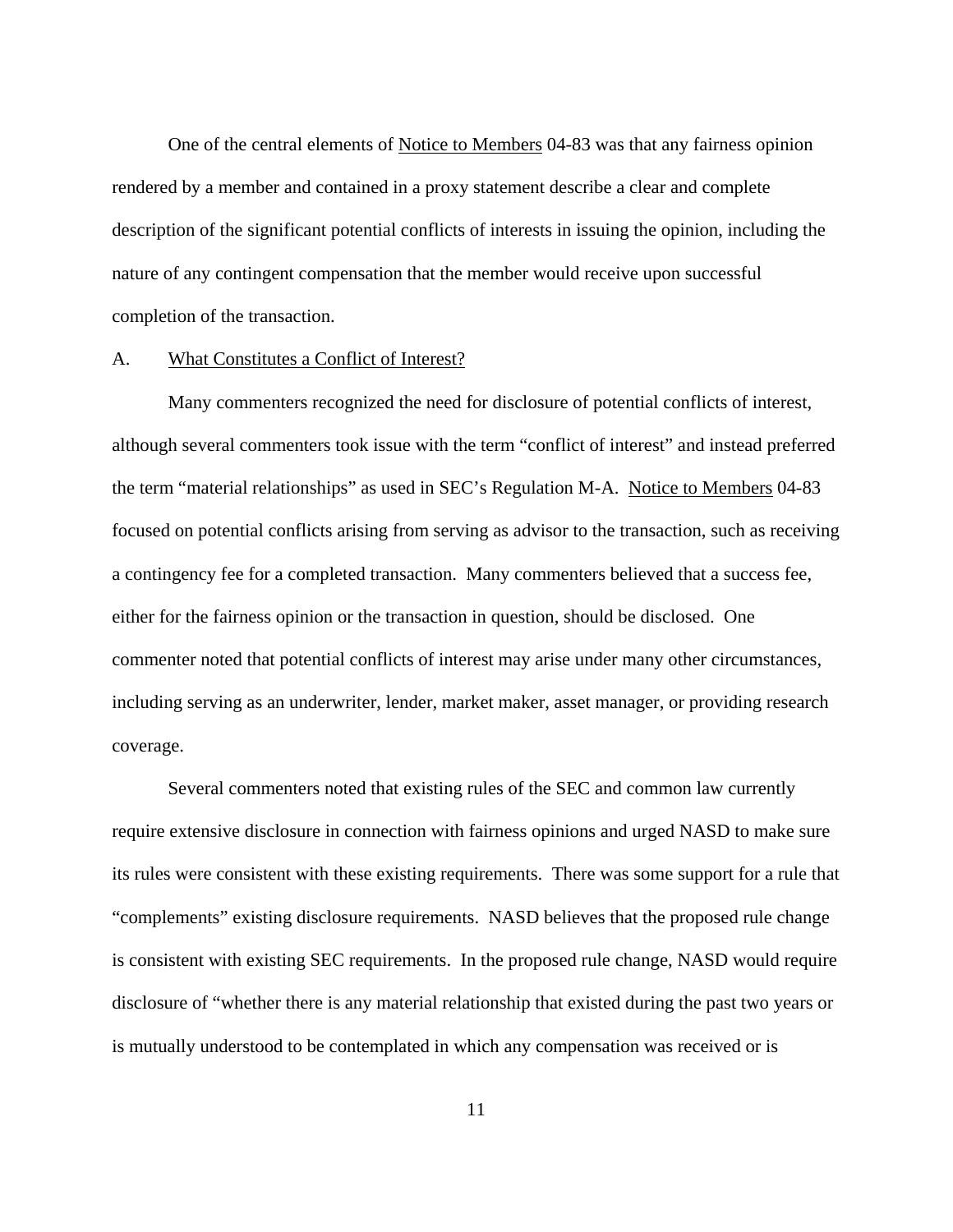intended to be received as a result of the relationship between the member and the companies that are involved in the transaction that is the subject of the fairness opinion." This disclosure is based on the requirements in Item 1015(b)(4) of SEC's Regulation M-A. $^{8}$  NASD has not sought to require firms to identify "any significant conflicts of interest" as originally proposed in Notice to Members 04-83.

While the rule text of paragraph (a)(3) of the proposed rule change was modeled after Item 1015(b)(4), NASD does not intend to construe this section to require quantitative disclosures of the compensation from each material relationship. For purposes of the proposed rule change, NASD believes it will be sufficient for investors to be informed about the material relationships that exist.

NASD also notes that the proposed rule change differs slightly from Item 1015(b)(4) in that the proposed rule change applies to a material relationship between "the member and the companies" involved in the transaction, whereas Item 1015(b)(4) applies only to the member (and its affiliates) and the company (and its affiliates) for which the member is rendering the fairness opinion. NASD believes that investors should be informed of material relationships between the firm authoring the fairness opinion and the companies involved on both sides of the transaction. Moreover, given the narrative (i.e., non-quantitative) focus of this paragraph, NASD believes the additional disclosures are not likely to be burdensome on firms or confusing to investors. NASD notes, however, that unlike Item 1015, Rule 2290 does not reach to affiliates of such companies. NASD intends to review the comment letters received by the SEC before determining whether to amend paragraph (a)(3) to include affiliates.

 8 17 CFR 229.1015(b)(4).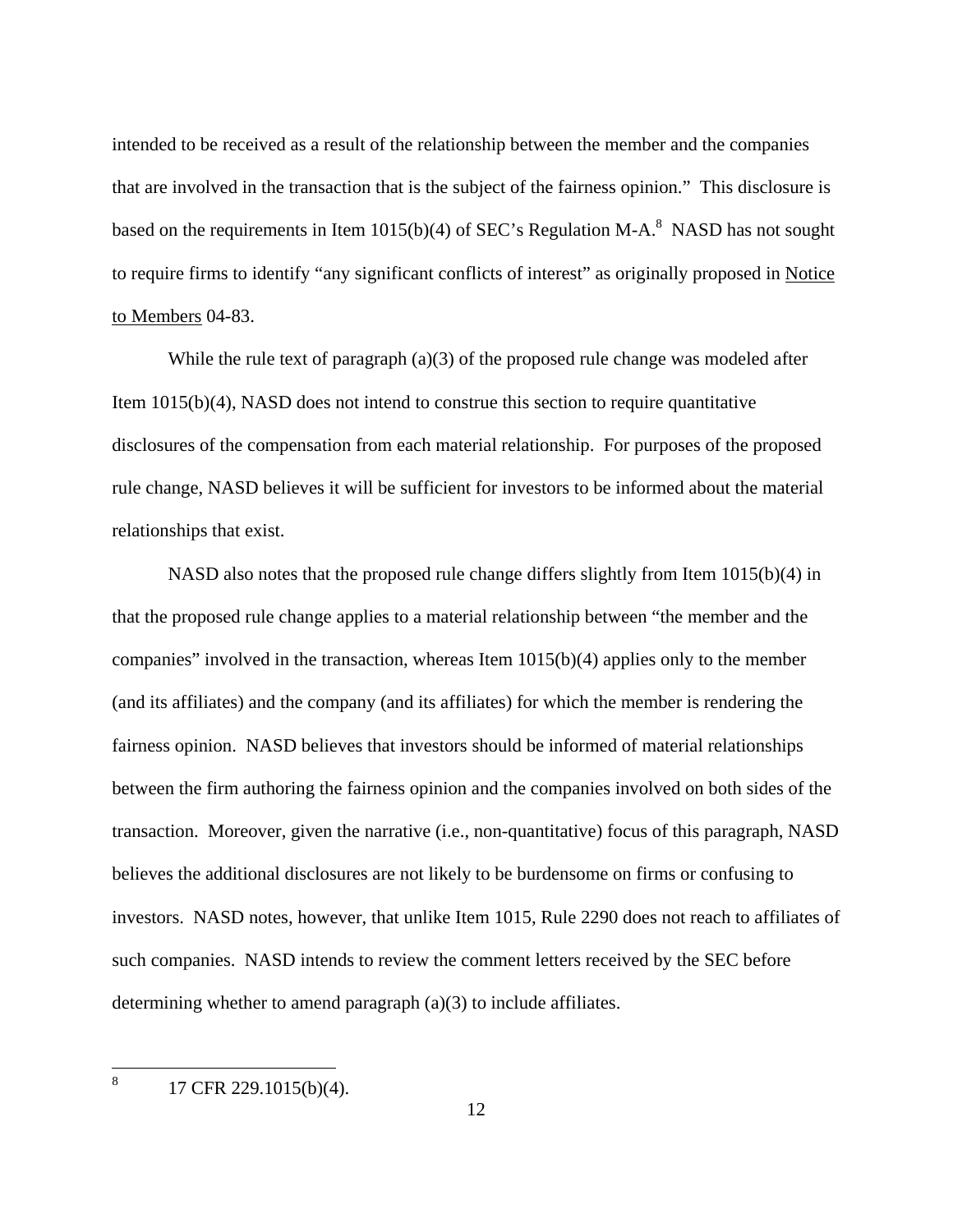Several commenters asked NASD to "take stronger measures" to address conflicts in connection with fairness opinions, including requiring "independent" fairness opinions rendered by outside experts that are not connected to the transaction. One commenter recommended prohibiting investment banks from receiving success fees for transactions in which they issue fairness opinions. And another commenter urged an outright ban on arrangements in which part of an investment bank's fee for rendering a fairness opinion is contingent on the transaction closing.

NASD has considered carefully those comments urging stronger measures such as an independent fairness opinion or a prohibition on success fees. As a starting point to its analysis, NASD notes that fairness opinions are not required by regulation or statute; a board of directors determines whether to obtain a fairness opinion, and if so, what the scope of a fairness opinion shall be and who shall prepare such opinion. In addition, NASD believes that, to the extent that a board of directors wants a fairness opinion from a firm not serving as an advisor to the transaction, or to structure payments without a contingency fee, it can do so.

NASD notes that arguments that independent fairness opinions or those without a success fee component offer advantages may be well-founded. However, it is NASD's view that such matters are more appropriately situated within the purview of the board of directors and state corporation law. NASD believes that disclosure and procedures constitute the appropriate course in mitigating potential conflicts of interest in the rendering of fairness opinions, not otherwise limited under applicable law, by NASD members.

 Moreover, NASD believes that the lack of consensus among those commenters urging NASD to take stronger measures supports the more uniform course of disclosure and procedures.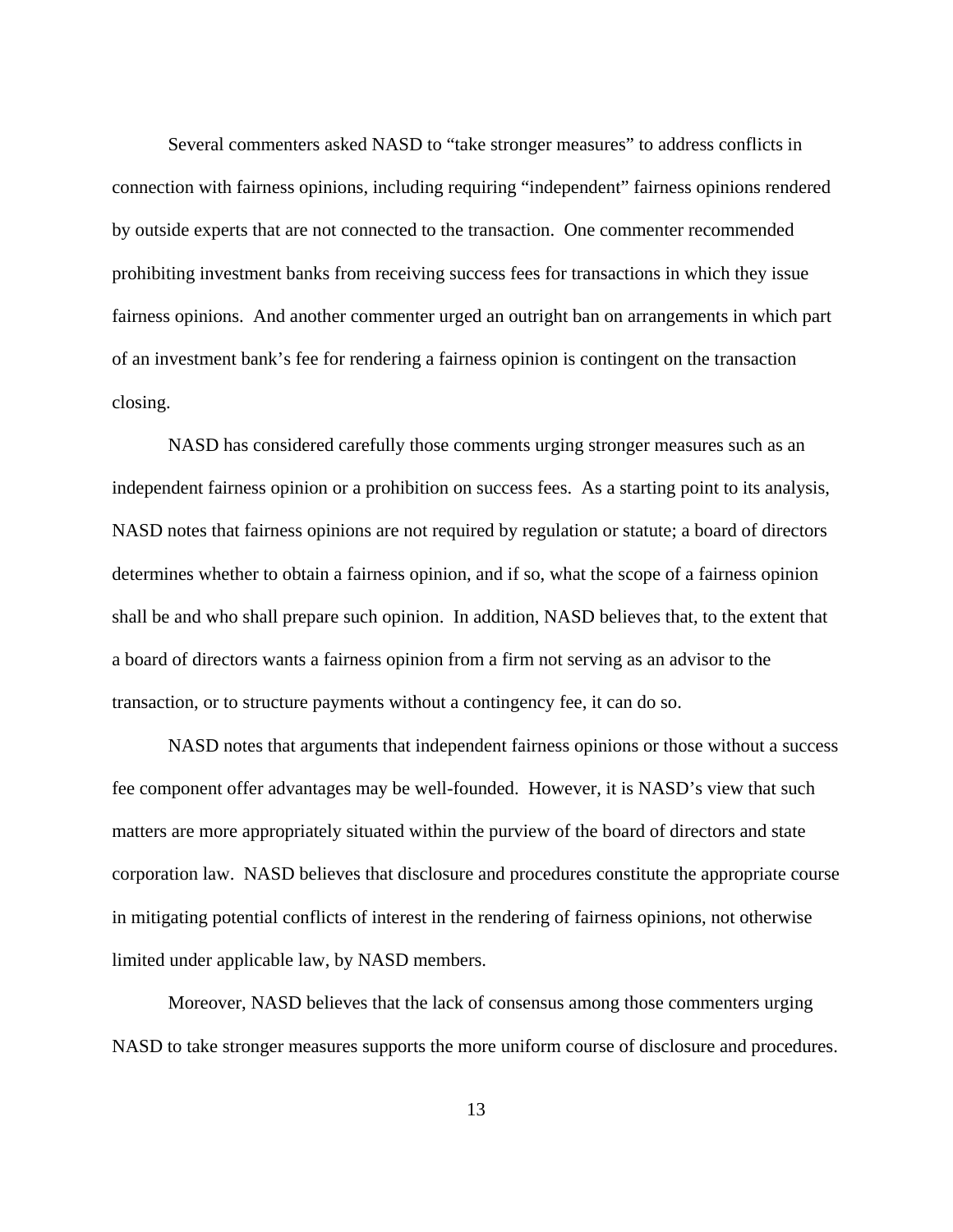Whereas CalPERS asked NASD to prohibit "investment banks from receiving 'success' fees for transactions in which they issue fairness opinions,"<sup>9</sup> the AFL-CIO sought only to prohibit "arrangements in which part of an investment bank's fee for rendering its opinion is contingent on the transaction closing."10 Some commenters, such as Kane, want to forbid firms with a certain threshold amount of securities business with a company from rendering a fairness opinion, whereas AFL-CIO "do[es] not believe the mere existence of a business relationship with a company should disqualify an investment bank from providing a fairness opinion."<sup>11</sup>

 As NASD noted above, fairness opinions are obtained by boards of directors to satisfy their fiduciary duties to act with due care and in an informed manner. NASD further notes that a fairness opinion is not an automatic defense to a claim that a board breached its fiduciary duties. Courts regularly examine the circumstances surrounding a fairness opinion to determine whether it can be relied upon by the board in satisfaction of its fiduciary duties. Thus, NASD notes that boards of directors must today take into account whether an issuer's relationship with an investment bank compromises the purposes for which the fairness opinion is sought. NASD believes that the disclosure standards in these proposed rules would be an important aid to an issuer's board in making that determination.

## B. To Whom Should Disclosure be Made?

Some commenters believe that the proposed rule change should only require disclosure of potential conflicts by the member to the board of directors, citing concerns about breach of confidentiality if relationships between the member firm authoring the fairness opinion and its

 $11$  Id., at 1.

<sup>—&</sup>lt;br>9 CalPERS, at 2.

 $10$  AFL-CIO, at 3.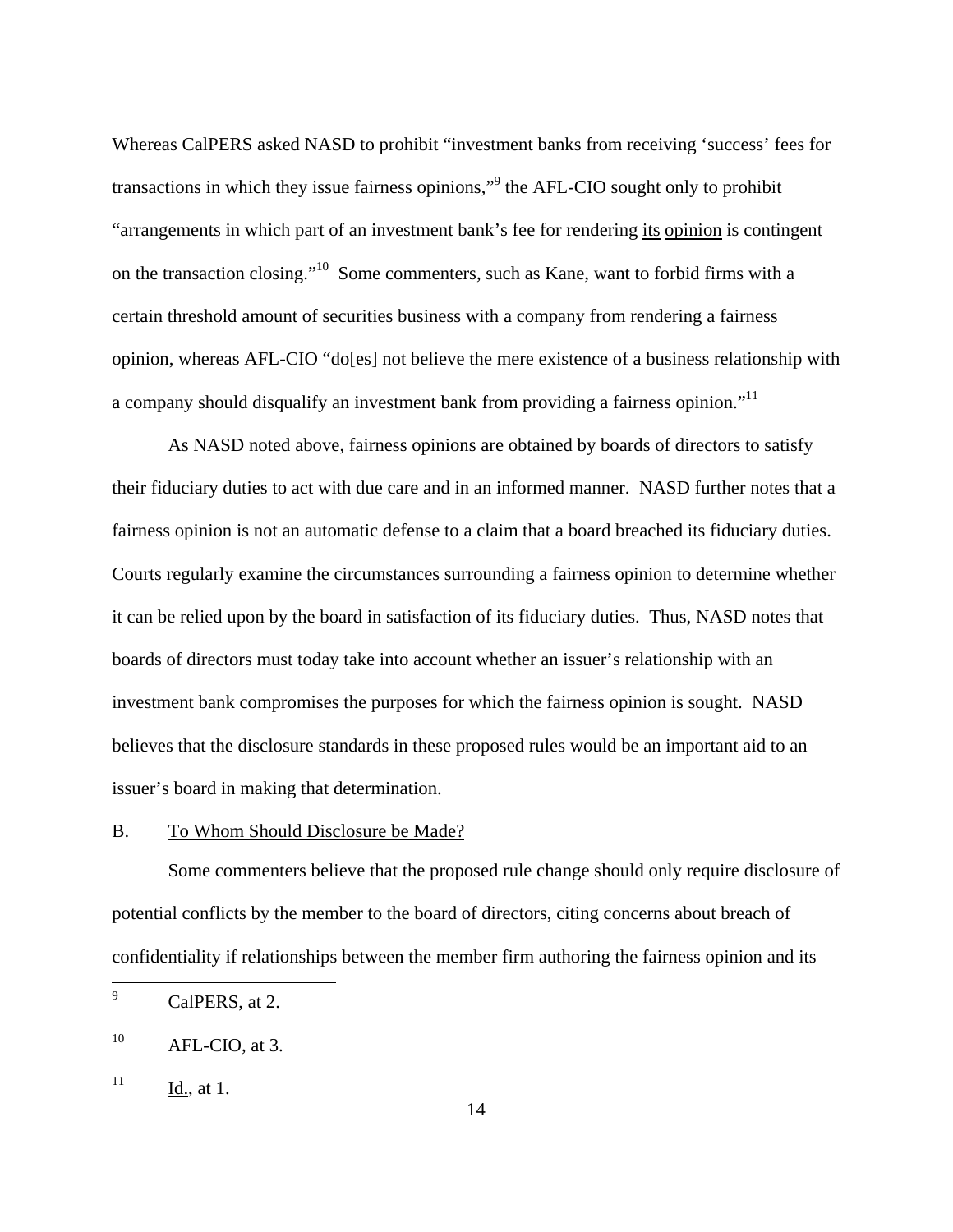issuer client were publicly disclosed. Others believe that disclosure should be made more broadly, including in the fairness opinion itself, so that any reader of the fairness opinion can assess the conflicts associated with such opinion. NASD believes that, in general, a board of directors already is in a position to become informed about the potential conflicts with an investment bank that it chooses to render a fairness opinion. NASD notes, however, that investor-shareholders typically do not occupy the same such position. As stated in Notice to Members 04-83, NASD's concern is that investors may not be sufficiently informed "about the subjective nature of some opinions and their potential biases." Accordingly, the proposed rule change requires disclosures by any member issuing a fairness opinion that may be provided, or described, or otherwise referenced to public shareholders. The requirements attach to any such fairness opinion issued by a member, regardless of whether it is included in proxy materials.

## C. Verification

As NASD noted above, the proposal in Notice to Members 04-83 would require a firm to disclose in a fairness opinion the extent upon which it either relied on the information supplied by the company or independently verified such information. Nearly every party commenting on this provision stated that firms as a matter of course already disclose in the fairness opinion that they do not independently verify information provided by the issuer. While most commenters did not believe that there was any need for an NASD rule given current practices, the commenters did not oppose NASD rulemaking so long as it did not create a requirement for firms to verify information before rendering a fairness opinion. Many commenters stated that the terms of engagement for rendering a fairness opinion do not call for independent verification of information provided by management, and that other entities, such as forensic accountants,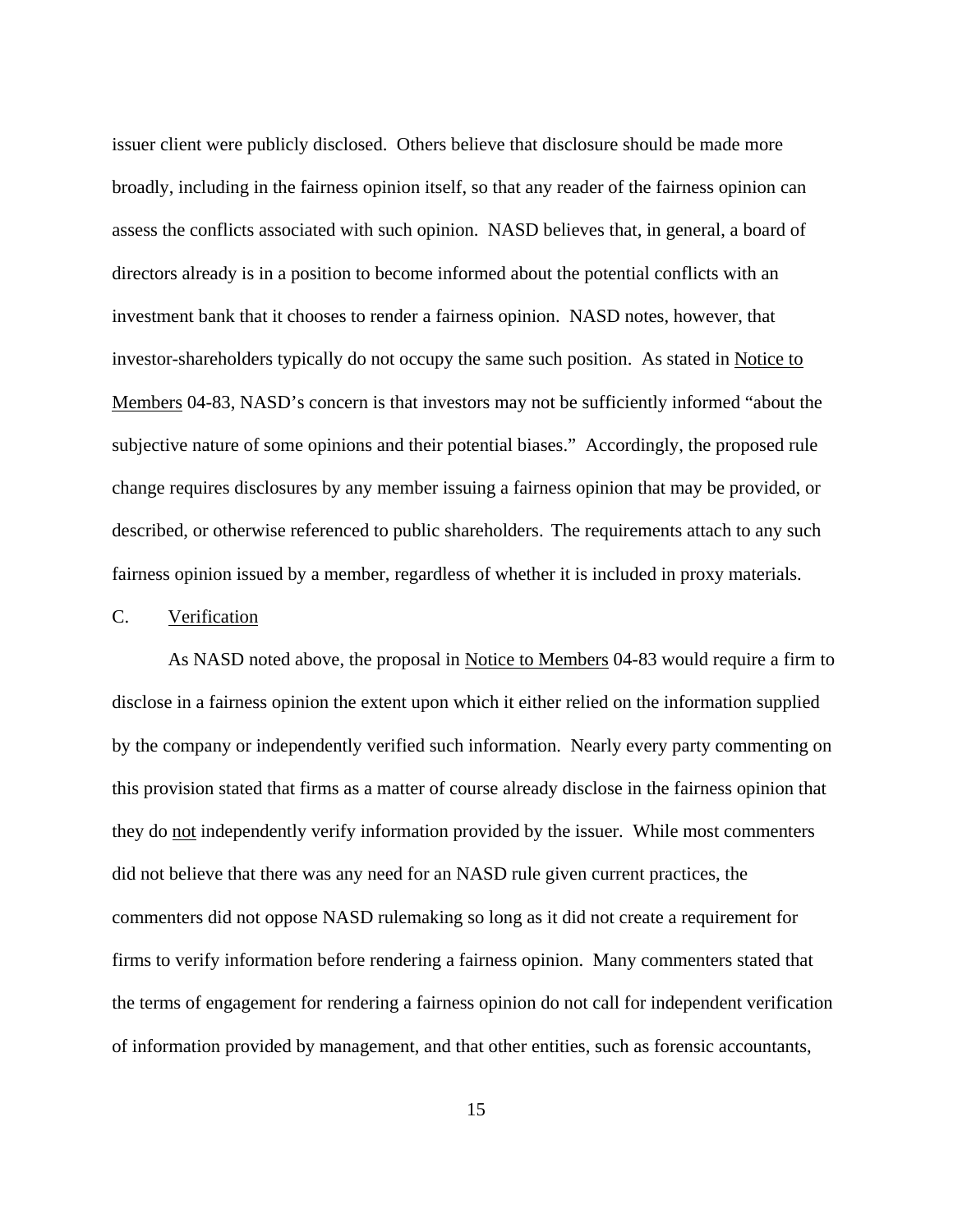would be better skilled to verify data. S&P suggested that fairness opinions include disclosure of the information provided by management upon which the opinion is based, and could take the form of a "List of Documents Relied Upon," similar to that which accompanies an expert's report in commercial litigation.<sup>12</sup>

The proposed rule change would not require a member to independently verify data provided by the issuer. NASD agrees with commenters that the scope of a firm's obligations in rendering a fairness opinion is set forth in the terms of engagement with the client, and it is not required that such terms call for independent verification. NASD believes, however, that, to the extent categories of information (such as projected earnings and revenues, expected cost-savings and synergies, industry trends and growth rate) that were supplied by the company requesting the opinion formed a substantial basis for the fairness opinion, and information in each such category was not independently verified, readers of the fairness opinion should be apprised of this fact. Accordingly, the proposed rule change requires members to identify categories of information that formed a substantial basis for the fairness opinion and with respect to such information, whether any such information in each such category has been independently verified by the member. NASD notes that the proposed rule change goes beyond current practices in which firms state, for example, "[w]e have not independently verified the accuracy and completeness of the information supplied to us with respect to the [client] and do not assume any responsibility with respect to it."<sup>13</sup> According to NASD, blanket statements that members have not verified information will not by themselves comply with the proposed rule change;

 $12$ S&P, at 2-3.

<sup>13</sup> Houlihan Lokey, at 4.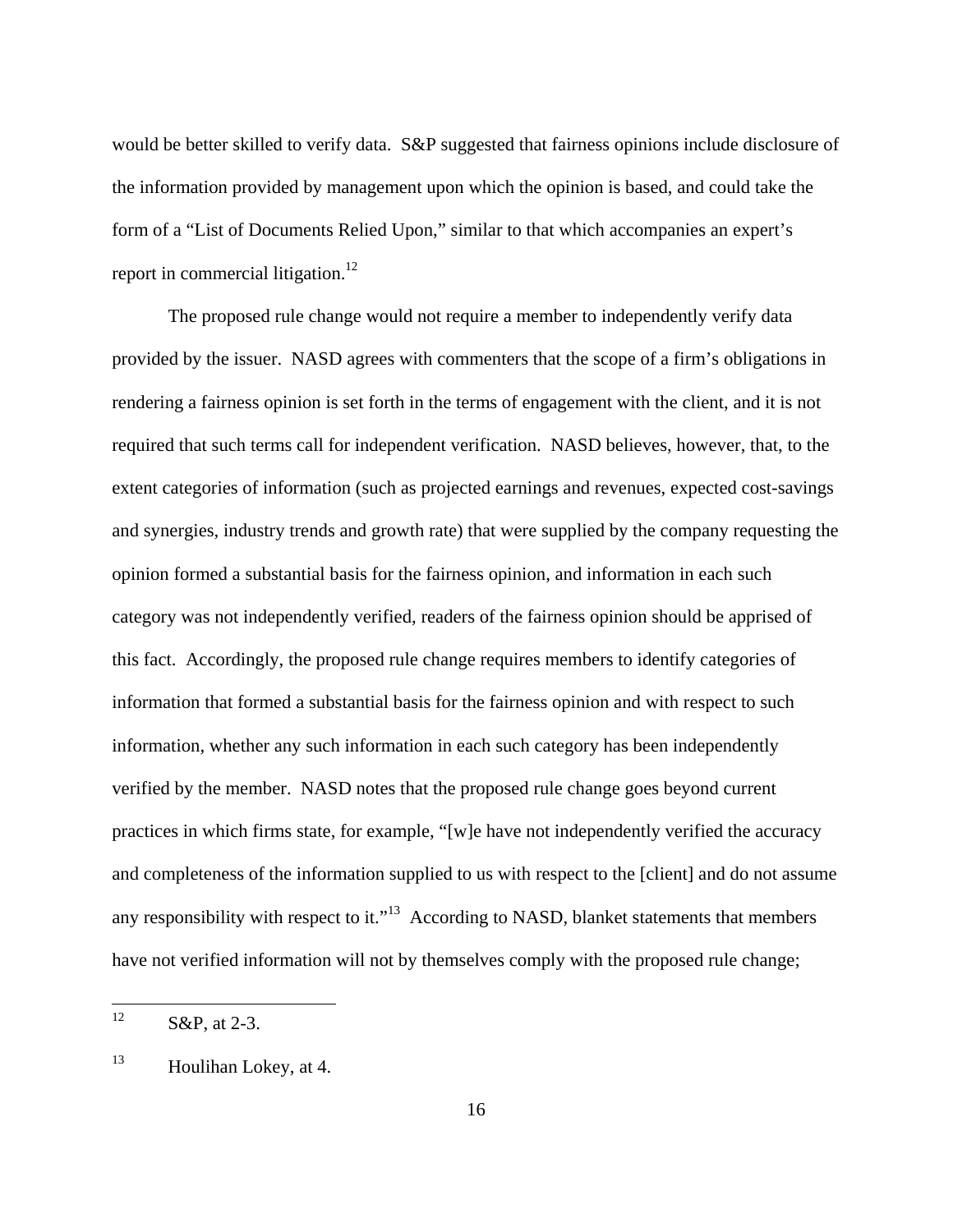members must identify information that formed a substantial basis for the fairness opinions and disclose whether such information was independently verified.

#### D. Written Policies and Procedures

#### 1. Fairness Opinion Committee

NASD solicited comment on whether to require written procedures governing the approval process by the member, including whether it uses a fairness committee, the level of experience for fairness committee members, how balanced approval is undertaken and whether steps have been taken to require review by persons whose compensation is not directly related to the transaction. Most commenters believed that firms already had procedures in place governing fairness opinions. Notwithstanding this fact, several commenters supported a well-tailored rule in this area. Commenters believed that NASD rulemaking should, however, provide the flexibility to allow each firm to determine the best manner of implementing effective and efficient procedures for reviewing and approving fairness opinions. Several commenters opposed any rule in which NASD would mandate specific procedures that must be followed. These commenters believed that the firms themselves – and not NASD – should determine what policies and procedures should be followed in rendering a fairness opinion.

NASD believes that the proposed rule change is both well-tailored and flexible enough to allow firms to determine how to best implement effective and efficient procedures for reviewing and approving fairness opinions. The specific requirements were discussed in Item II.A.1 above.

### 2. Valuation

NASD also solicited comment on whether to require written policies and procedures on the manner by which it will be determined that the appropriate valuation process will be used in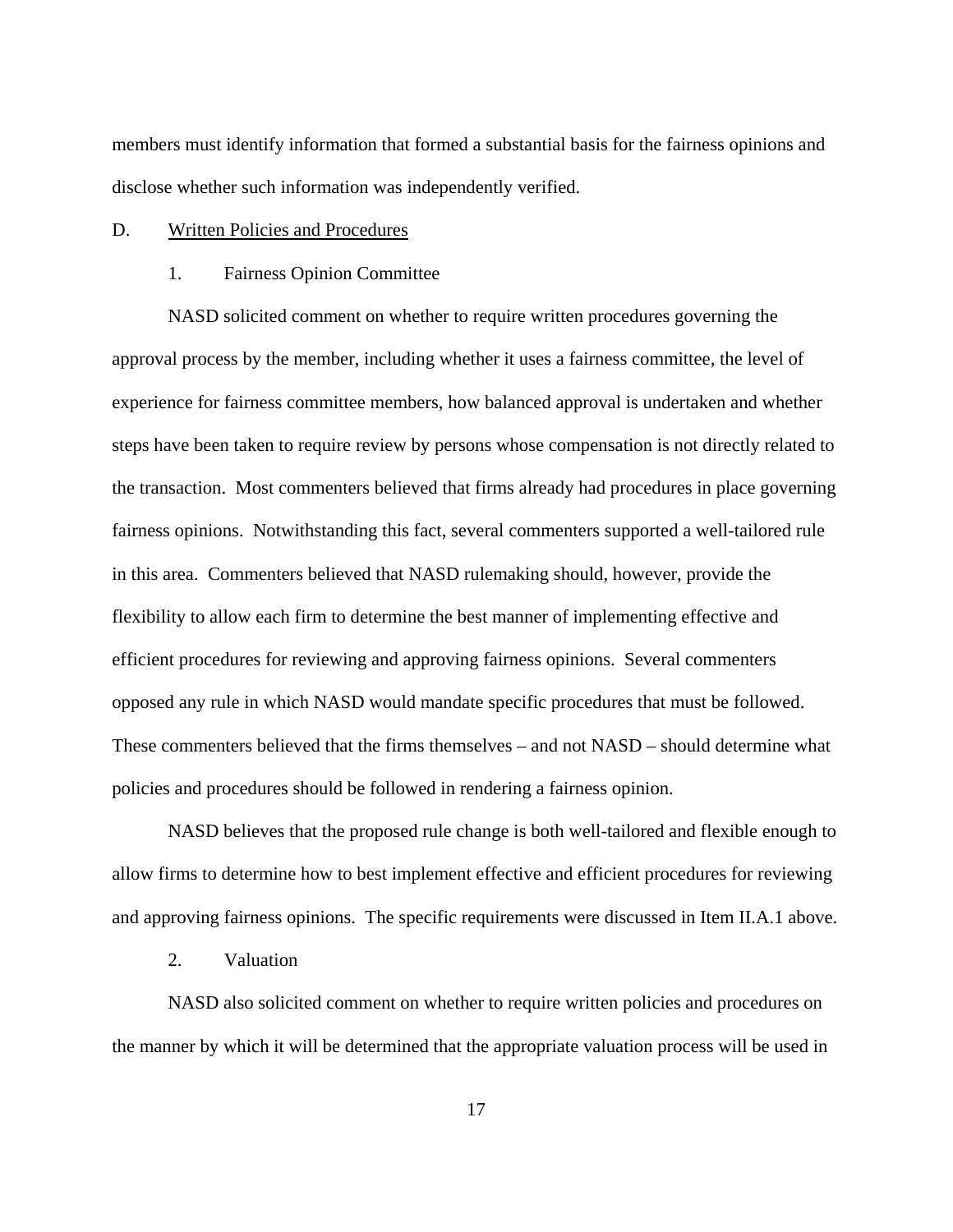light of the nature of the transaction and the types of companies that are involved. The commenters generally were concerned about any NASD rule that would interfere with the selection of the best methodology for a transaction.

NASD does not believe the requirement in the proposed rule change to have written polices and procedures concerning the process to determine whether the valuation analyses used in the fairness opinion are appropriate, nor the requirement that procedures should state the extent to which the appropriateness of the use of such valuation analyses is determined by the type of company or transaction that is the subject of the fairness opinion, will interfere with a firm's ability to select the most appropriate methodology for a transaction. NASD believes that the procedures developed by the firm should be designed to allow the firm to identify and use the correct valuation methodology. In addition, NASD believes that the procedures should prevent the use of a particular valuation methodology at the behest of an interested party when such methodology is inappropriate.

### 3. Relative Compensation

Finally, NASD solicited comment on a requirement for broker-dealers to have a process to evaluate whether the relative compensation to corporate insiders versus other shareholders in a contemplated transaction is a factor in reaching a fairness opinion.

On the one hand, certain commenters felt the proposal did not go far enough. There was a view that change of control provisions that are a part of any transaction should be disclosed to shareholders as a material factor to be considered as part of the proxy process because often times such payments may be ambiguous or may not be expressly set out in the deal terms of a transaction.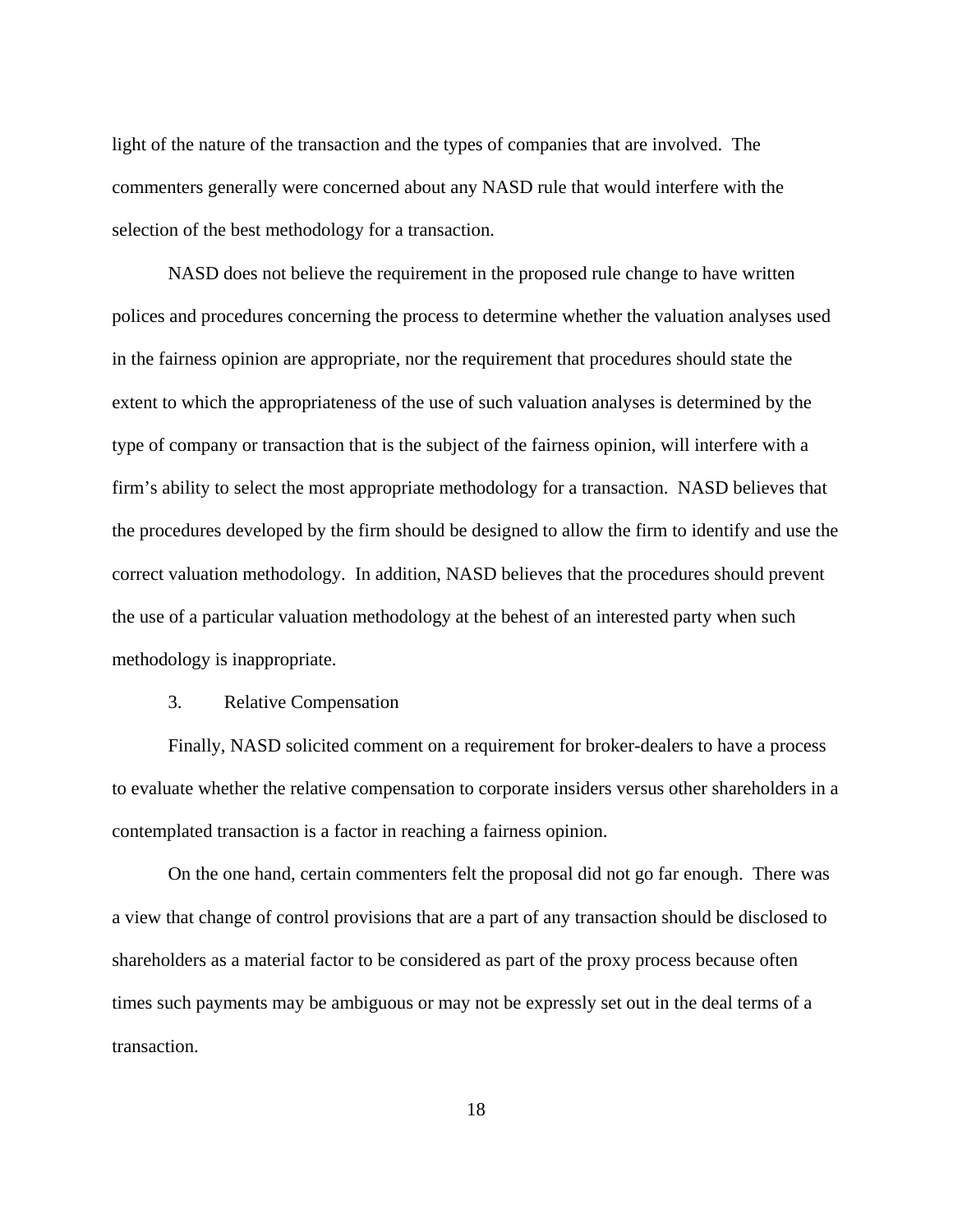With respect to these commenters, NASD believes the purpose of the proposed requirement in this area is misunderstood. According to NASD, the proposed rulemaking, as it pertains to dealing with the factor of relative compensation in the fairness opinion process, is driven by the regulatory goal of ameliorating this potential conflict through procedures reasonably designed to consider whether in fact such conflict exists and to what extent it may bear on the determination that a transaction is fair. NASD states that it is not intended to fashion additional substantive legal requirements more appropriately addressed, in NASD's view, by state corporation law and the federal law and rules concerning proxies. It is NASD's view that subjecting this potential conflict to the rigor of appropriately and reasonably designed procedures is an appropriate prophylactic with respect to a factor that may or may not weigh on the determination that a transaction is fair.

 On the other hand, other commenters felt that management's interests in change of control transactions were not an applicable part of the fairness opinion process because the appropriateness of management compensation was beyond the scope of the fairness opinions, was difficult or impossible to quantify, in many cases rested upon arrangements that preceded the transaction, and required an expertise in executive compensation that is beyond the competency of those issuing fairness opinions.

Again, NASD believes that these comments evidence a misunderstanding of the proposed requirement. NASD does not believe that broker-dealers issuing fairness opinions should review the propriety of preexisting compensation arrangements as such matters would be like any other preexisting fixed or contingent liability of the corporation that cannot be altered by the terms of any change of control transaction. According to the NASD, the intent of the proposed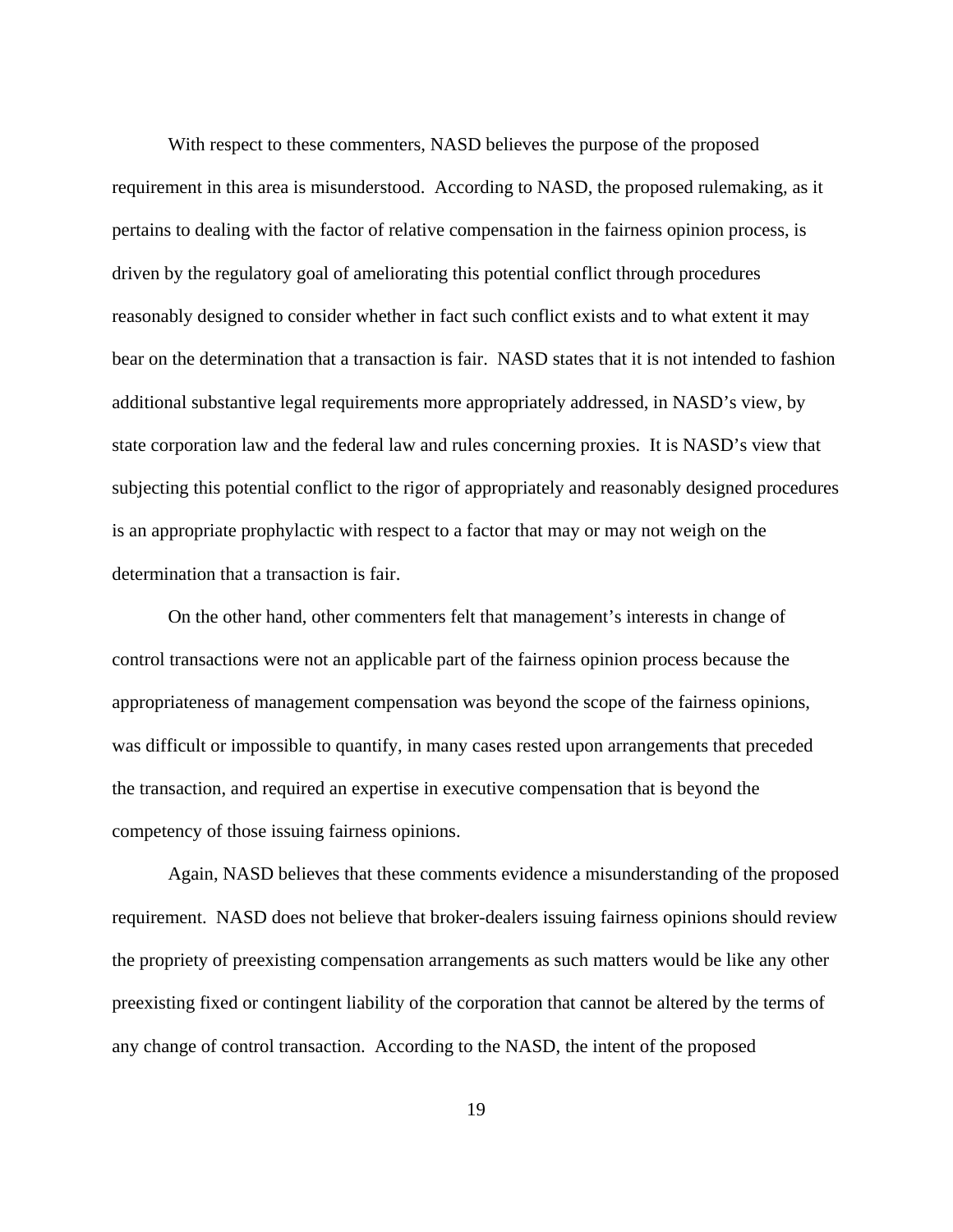requirement is that firms consider the extent to which the differential in remuneration between management and other shareholders accruing from the deal proceeds, for which there was no prior contractual commitment, is a factor in determining the fairness of the transaction to shareholders. NASD notes that the proposed requirement does not reach the implicit conclusion that such differential payments are a factor as to whether a transaction is fair but, in NASD's view, it would be equally wrong to conclude that such differential payments are inappropriately placed among the factors and indicia that one should consider in rendering a fairness opinion. NASD believes it is true that a fairness opinion merely states that the transaction is fair and does not necessarily represent the best price. However, NASD also believes it is true that the considerations surrounding the issuance of a fairness opinion are artificially truncated when the total amount that a buyer is willing to pay and how such payment is allocated is never an appropriate factor in a change of control transaction.

E. Other

S&P suggested greater transparency in fairness opinion pricing. Insofar as the price of many fairness opinions is bundled with other advisory services, S&P believed that corporate boards of directors are often less willing to procure an independent fairness opinion. S&P believed that full disclosure of the fairness opinion fee, and in some instances, an actual indication of the financial advisor's effort, could be meaningful disclosure.<sup>14</sup> NASD does not believe it should mandate disclosure of the price or effort expended in preparing the fairness opinion. With respect to price, it is NASD's view that if a board of directors believes it would benefit from more detailed information about prices, it is in a position to obtain that information

 $14$ S&P, at 2.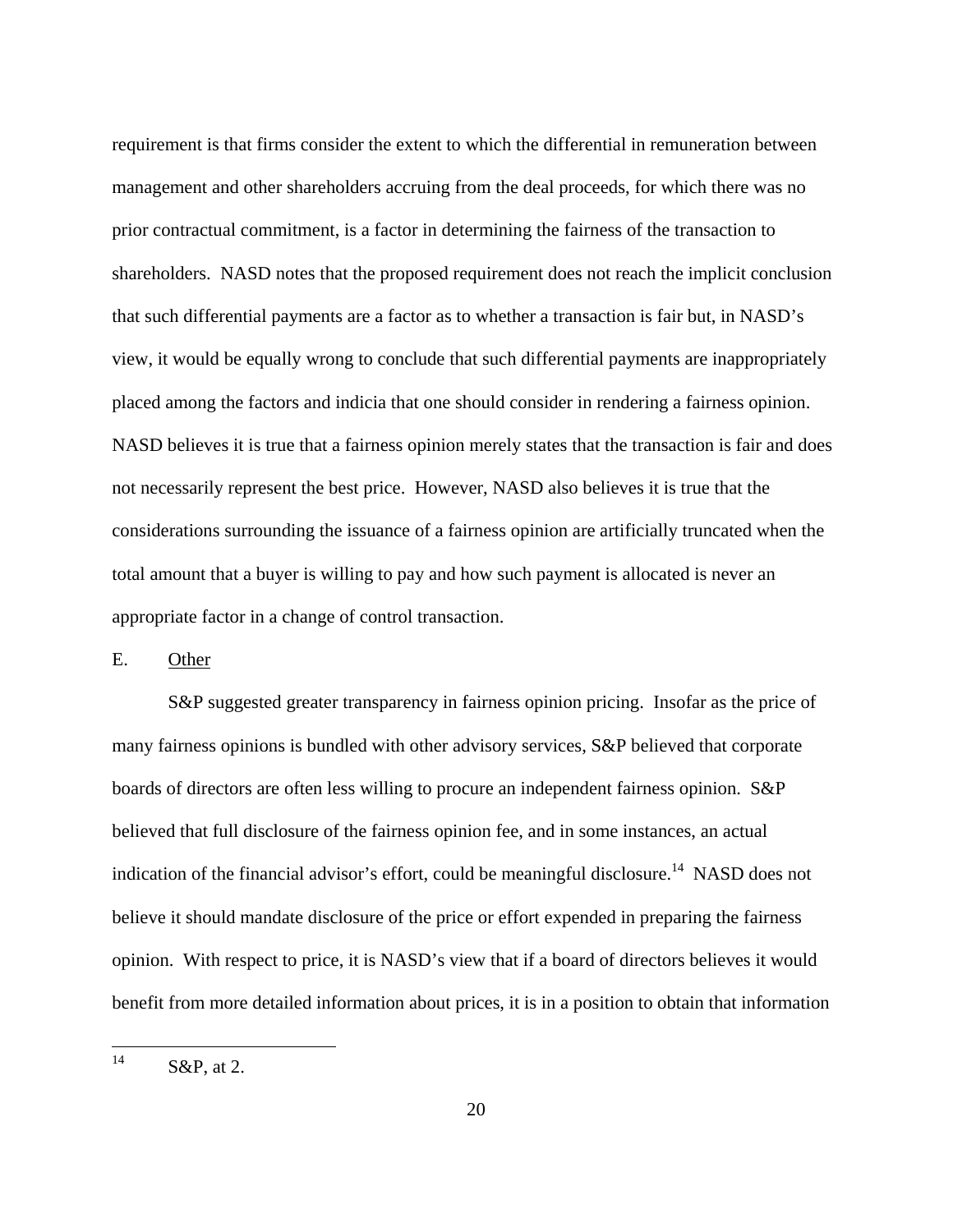from the firm as a condition of engaging the firm to perform advisory and fairness opinion services. With respect to effort, this seems to NASD a potentially misleading metric upon which any reliance would be placed. NASD believes that efforts, great or small, expended upon poorly conceived procedures are of dubious value. Consequently, NASD believes that the appropriate regulatory response is to require members to employ processes framed by appropriately and reasonably designed procedures.

Davis Polk was concerned that NASD rules concerning fairness opinions would discriminate against member firms, since fairness opinions can be provided by non-brokerdealers.<sup>15</sup> NASD recognizes that firms not subject to NASD's jurisdiction are able to render fairness opinions; however, NASD believes that this is not a justification for failing to address actual or perceived conflicts of interest in the brokerage industry or inadequacies in disclosure by such firms.

Finally, several commenters suggested that existing judicial precedent and oversight are more effective controls over the fairness opinion process than would be a new NASD rule, and one commenter suggested that NASD rulemaking may interfere with standards for fairness opinions under corporate law. NASD recognizes and appreciates the role of corporate law on the fairness opinion process. As NASD has noted above, a fairness opinion must comply with corporate law to serve its intended purpose – to satisfy their fiduciary duties to act with due care and in an informed manner. While NASD understands its rules operate in conjunction with judicial precedent, it does not believe that judicial review should exclude NASD rulemaking. NASD notes that many aspects of the securities laws are subject to extensive judicial review, but

<sup>15</sup> Davis Polk, at 3-4.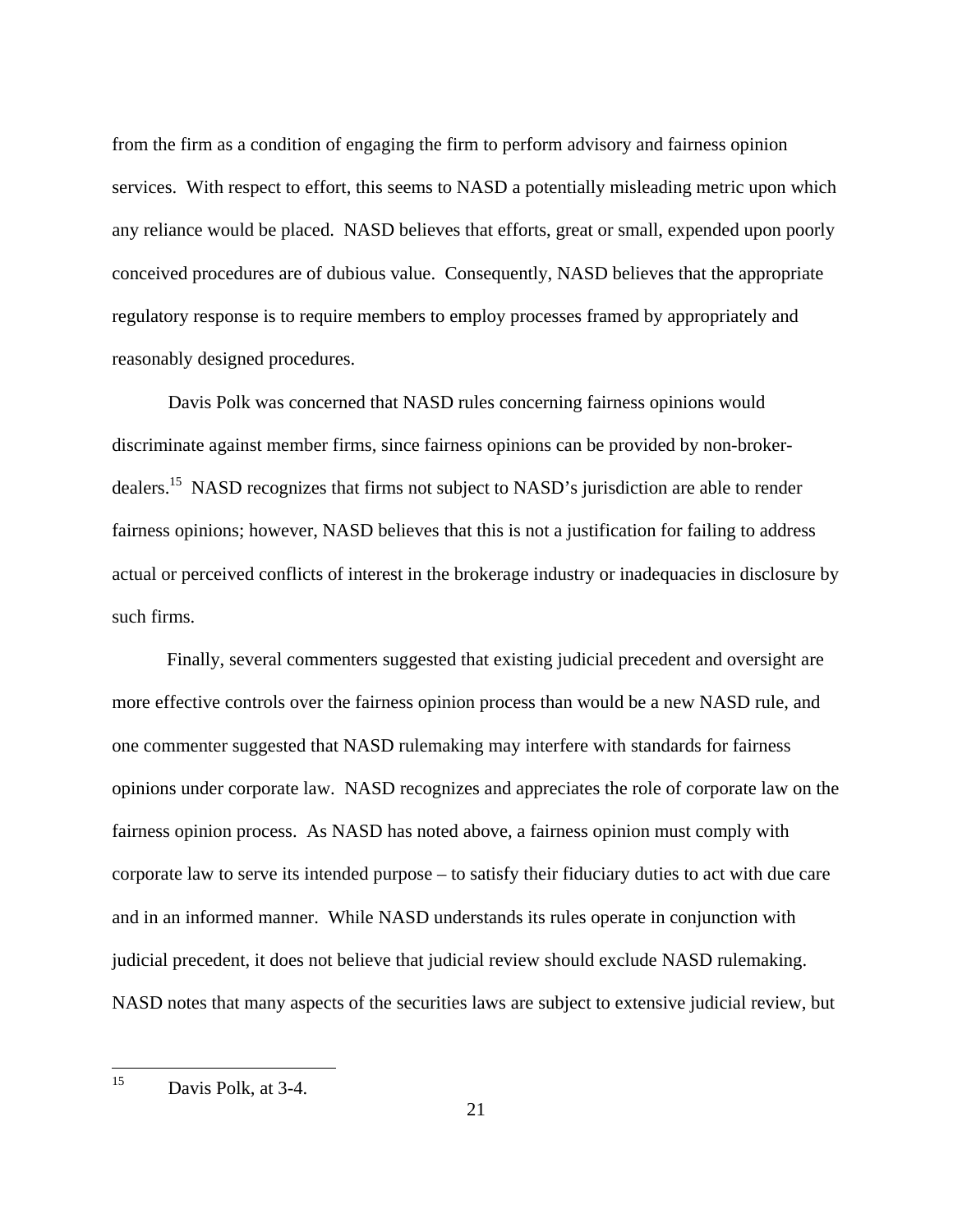that would be an illogical and novel barrier to SEC and SRO rulemaking.

# **III. Date of Effectiveness of the Proposed Rule Change and Timing for Commission Action**

Within 35 days of the date of publication of this notice in the Federal Register or within such longer period (i) as the Commission may designate up to 90 days of such date if it finds such longer period to be appropriate and publishes its reasons for so finding or (ii) as to which the self-regulatory organization consents, the Commission will:

A. by order approve such proposed rule change, or

 B. institute proceedings to determine whether the proposed rule change should be disapproved.

### **IV. Solicitation of Comments**

The Commission notes that the NASD's proposal would not require firms to quantify in the fairness opinion the amount of compensation received that is contingent upon the successful completion of the transaction or to be received as a result of any material relationship between the member firm and any party to the transaction. The Commission requests comment regarding whether the disclosures that would be required by proposed Rule  $2290(a)(1)$ , (2), and (3) should be quantified. Further, we request comment as to whether it would be more informative to investors for firms to specifically state that a conflict may exist and describe the impact of such conflict rather than to merely state that compensation is contingent.

The Commission further notes that the proposed disclosure of material relationships does not extend to relationships with affiliates of the member firm. The Commission requests comment regarding whether the proposed disclosure obligation should cover material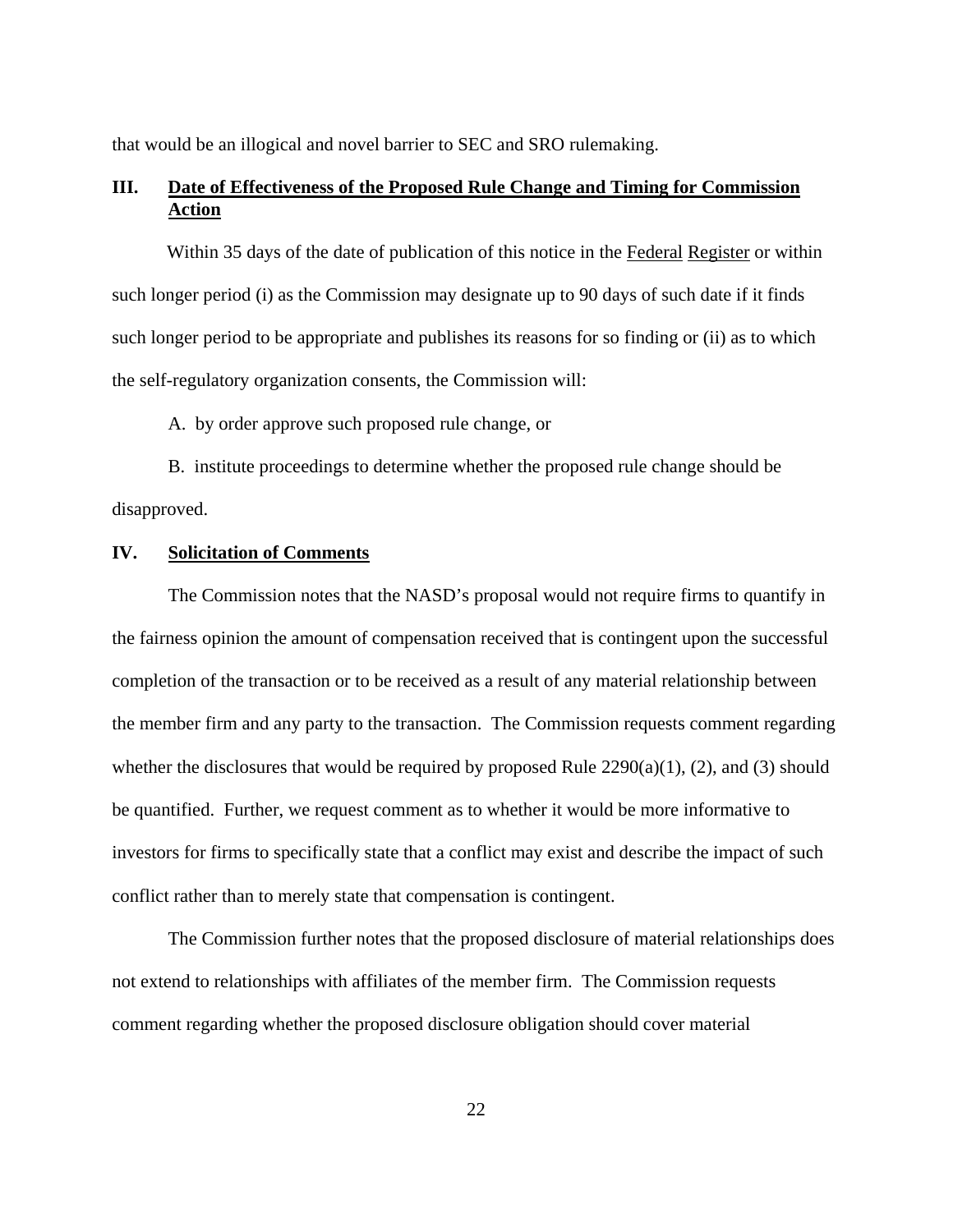relationships between the parties to the transaction and affiliates of the member firm providing the fairness opinion.

In addition, the Commission requests comment as to whether member firms should be required to describe what type of verification they undertook with respect to information that was supplied by the company requesting the opinion that formed a substantial basis for the opinion. Further, the Commission requests comment on whether members should be required to obtain independent verification of such information.

We also note that the proposed rule does not require disclosure of the procedures utilized by the member firm. We request comment as to whether member firms should disclose these procedures in the fairness opinion or elsewhere.

Interested persons are invited to submit written data, views and arguments concerning the foregoing, including whether the proposed rule change is consistent with the Act. Comments may be submitted by any of the following methods:

### Electronic Comments:

- Use the Commission's Internet comment form (http://www.sec.gov/rules/sro.shtml); or
- Send an e-mail to rule-comments@sec.gov. Please include File Number SR-NASD- 2005-080 on the subject line.

#### Paper Comments:

• Send paper comments in triplicate to Nancy M. Morris, Secretary, Securities and Exchange Commission, 100 F Street, NE, Washington, DC 20549-1090.